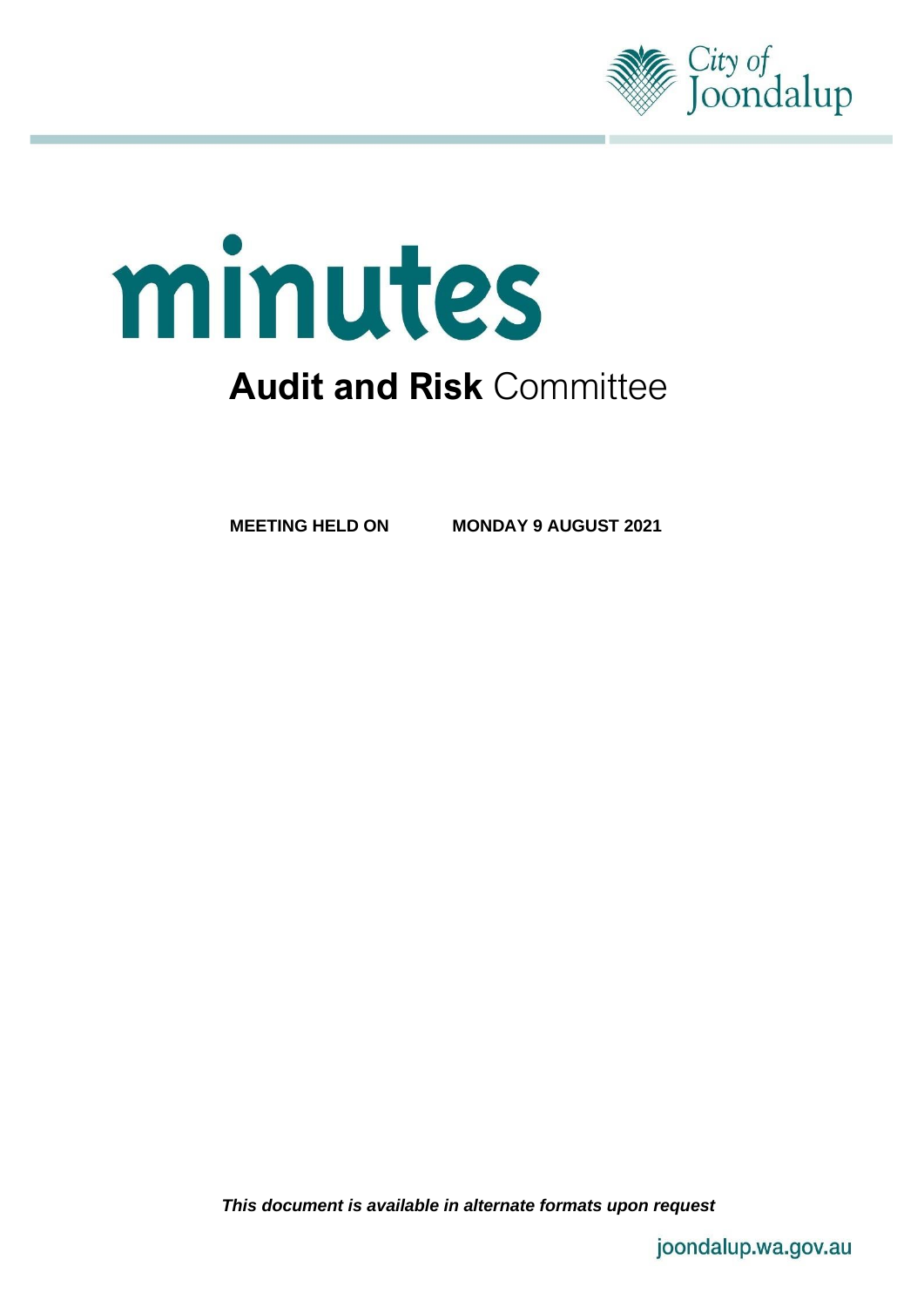# **TABLE OF CONTENTS**

| <b>ITEM</b><br>NO. | <b>TITLE</b>                                                                                       | <b>PAGE</b><br>NO. |
|--------------------|----------------------------------------------------------------------------------------------------|--------------------|
|                    | <b>ACKNOWLEDGEMENT OF TRADITIONAL CUSTODIANS</b>                                                   | $\mathbf{2}$       |
|                    | <b>DECLARATION OF OPENING</b>                                                                      | $\overline{2}$     |
|                    | DECLARATIONS OF FINANCIAL INTEREST / PROXIMITY<br>INTEREST / INTEREST THAT MAY AFFECT IMPARTIALITY | $\overline{2}$     |
|                    | <b>APOLOGIES AND LEAVE OF ABSENCE</b>                                                              | 3                  |
|                    | <b>CONFIRMATION OF MINUTES</b>                                                                     | 4                  |
|                    | ANNOUNCEMENTS BY THE PRESIDING MEMBER WITHOUT<br><b>DISCUSSION</b>                                 | 3                  |
|                    | <b>IDENTIFICATION OF MATTERS FOR WHICH THE MEETING MAY BE</b><br><b>CLOSED TO THE PUBLIC</b>       | 4                  |
|                    | <b>PETITIONS AND DEPUTATIONS</b>                                                                   | 4                  |
|                    | <b>REPORTS</b>                                                                                     | 4                  |
| 1                  | CONFIDENTIAL - 2019-20 OFFICE OF THE AUDITOR GENERAL<br><b>INFORMATION SYSTEMS AUDIT</b>           | 5                  |
| 2                  | INTERNAL AUDIT OUTCOMES - PAYROLL PROCESSES FOR<br>SUPERANNUATION CONTRIBUTIONS                    | 6                  |
| 3                  | INTERNAL AUDIT OUTCOMES - PAYMENTS MADE TO CURRENT<br>AND FORMER SENIOR EMPLOYEES                  | 12                 |
| 4                  | AUDIT AND RISK SERVICES PROGRAM 2021-22 AND 2020-21                                                | 16                 |
| 5                  | STATUS REPORT - BENEFITS MANAGEMENT PROGRAM                                                        | 20                 |
| 6                  | CONFIDENTIAL - CHIEF EXECUTIVE OFFICER'S CREDIT CARD<br>EXPENDITURE REPORT (APRIL - JUNE 2021)     | 24                 |
| $\overline{7}$     | YEARLY REPORT - CONTRACT EXTENSIONS -<br>HALF<br>1 JANUARY 2021 TO 30 JUNE 2021                    | 25                 |
| 8                  | ELECTED MEMBER DINNER ATTENDANCE REPORT - JUNE AND<br><b>JULY 2021</b>                             | 28                 |
|                    | <b>URGENT BUSINESS</b>                                                                             | 31                 |
|                    | <b>MOTIONS OF WHICH PREVIOUS NOTICE HAS BEEN GIVEN</b>                                             | 31                 |
|                    | <b>REQUESTS FOR REPORTS FOR FUTURE CONSIDERATION</b>                                               | 31                 |
|                    | <b>CLOSURE</b>                                                                                     | 31                 |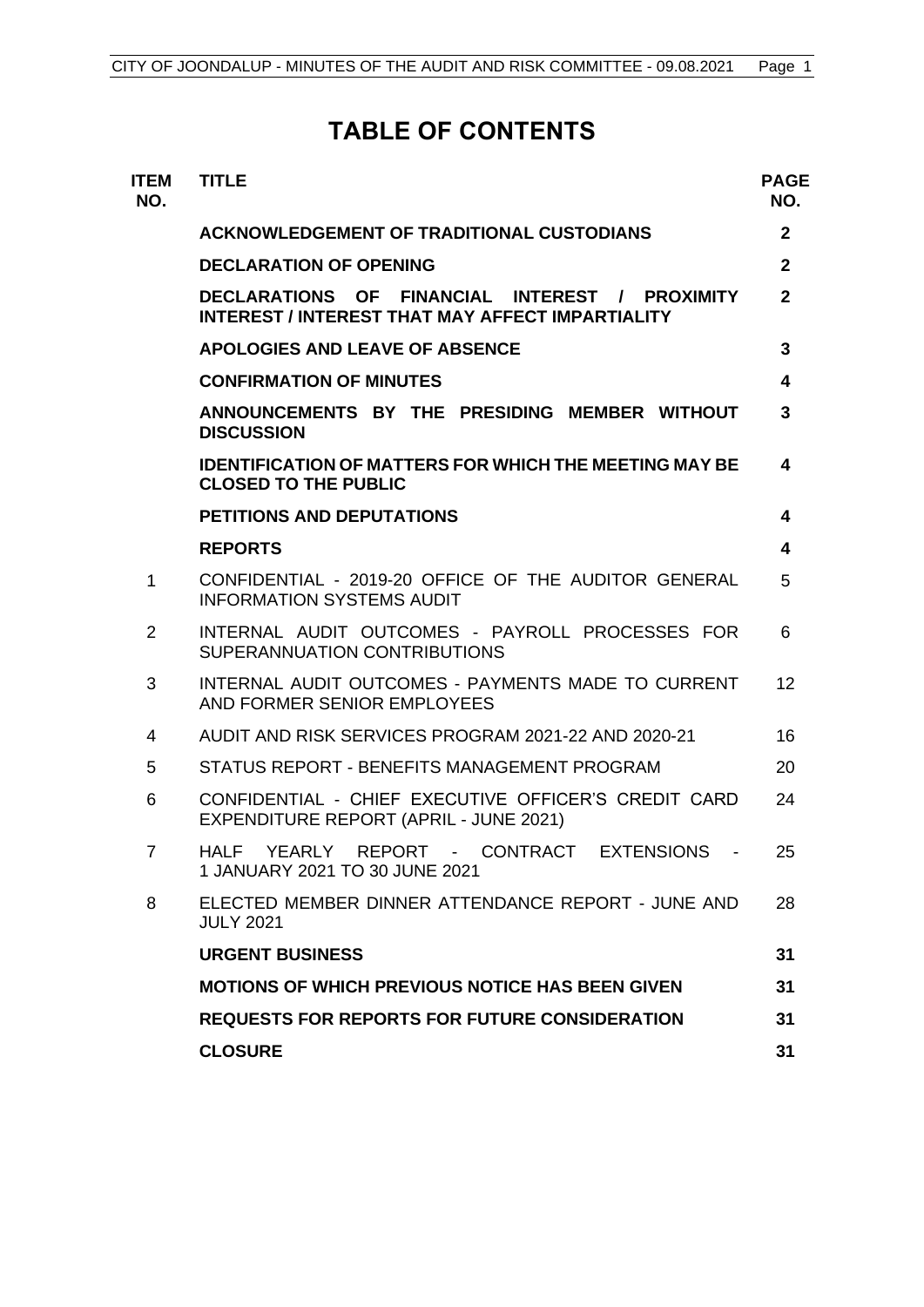# **CITY OF JOONDALUP**

## <span id="page-2-2"></span>**MINUTES OF THE AUDIT AND RISK COMMITTEE MEETING HELD IN CONFERENCE ROOM 2, JOONDALUP CIVIC CENTRE, BOAS AVENUE, JOONDALUP ON MONDAY 9 AUGUST 2021.**

### **ATTENDANCE**

#### **Committee Members**

| <b>Presiding Member</b>                                 |                |
|---------------------------------------------------------|----------------|
|                                                         | from $6.10pm$  |
|                                                         | from $5.47$ pm |
|                                                         |                |
|                                                         |                |
| Cr Christine Hamilton-Prime, JP Deputy Presiding Member | from $5.47$ pm |
| <b>External Member</b>                                  |                |
| Deputising for Cr Hamilton-Prime                        | to 5.47pm      |
|                                                         |                |

#### **Observers**

| Cr John Raftis     | from 5.47pm                  |
|--------------------|------------------------------|
|                    | absent from 7.29pm to 7.30pm |
| Cr Russell Poliwka | from $6.12pm$                |
|                    | absent from 7.23pm to 7.26pm |
|                    | absent from 8.04pm to 8.08pm |

#### **Officers**

| Mr James Pearson        |
|-------------------------|
| Mr Mat Humfrey          |
| Ms Christine Robinson   |
| Mrs Vivienne Stampalija |
| Mr Peter McGuckin       |
| Ms Jodie Dutton         |
| Mrs Natasha Mossman     |
|                         |

**Chief Executive Officer** Director Corporate Services Manager Audit and Risk Services Governance Coordinator **Internal Auditor** Analytics Lead **the Analytics Lead the Analytics Lead** *to 7.59pm* Governance Officer

# <span id="page-2-0"></span>**ACKNOWLEDGEMENT OF TRADITIONAL CUSTODIANS**

Prior to the opening of the Audit and Risk Committee meeting, the Presiding Member acknowledged the traditional custodians of the land.

# <span id="page-2-1"></span>**DECLARATION OF OPENING**

The Presiding Member declared the meeting open at 5.45pm.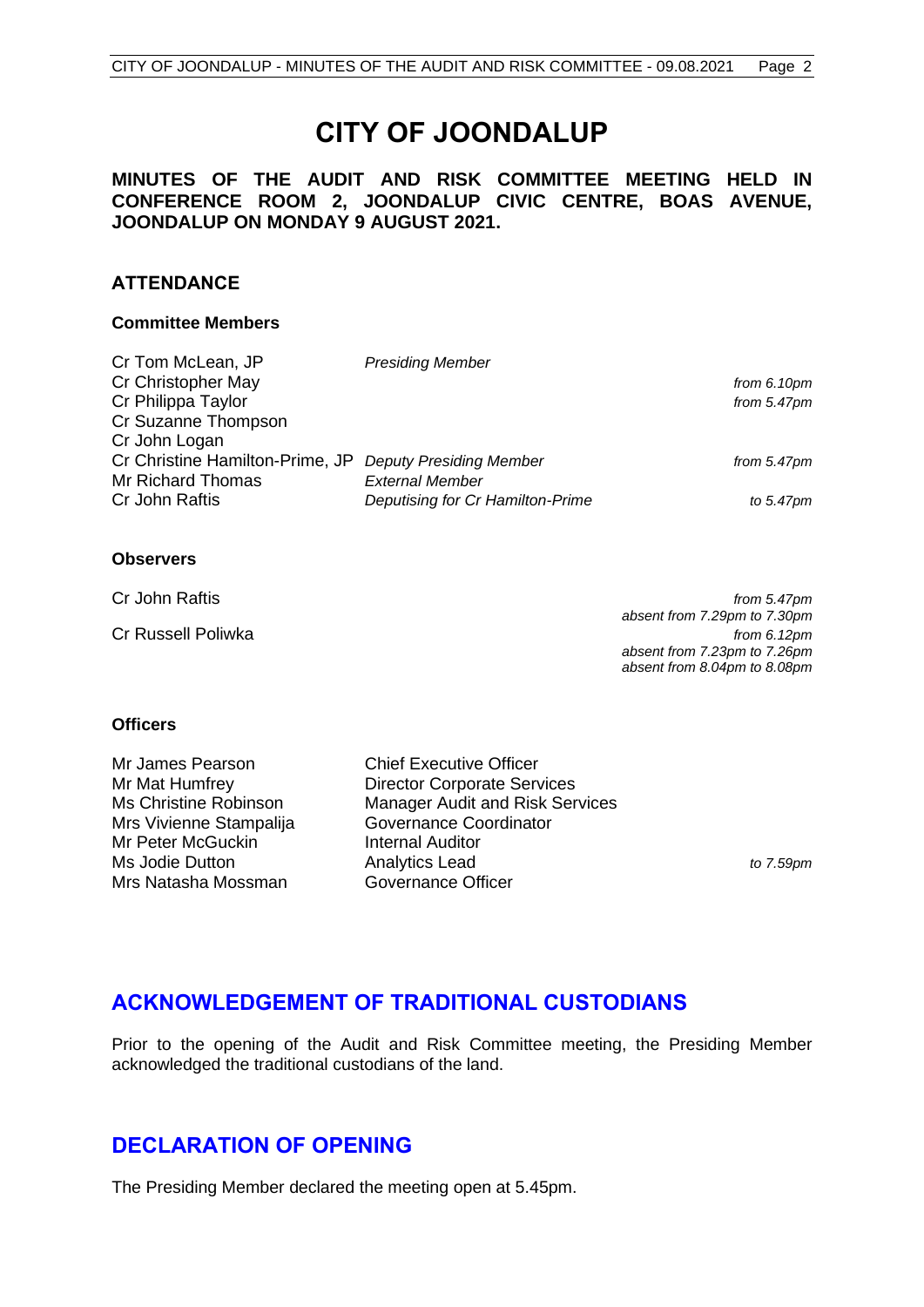# **DECLARATIONS OF FINANCIAL INTEREST / PROXIMITY INTEREST / INTEREST THAT MAY AFFECT IMPARTIALITY**

### **Disclosures of Financial Interest / Proximity Interest**

Nil

#### **Disclosures of interest affecting Impartiality**

Elected Members (in accordance with clause 22 of Schedule 1 of the *Local Government [Model Code of Conduct] Regulations 2021*) and employees (in accordance with the Code of Conduct) are required to declare any interest that may affect their impartiality in considering a matter. This declaration does not restrict any right to participate in or be present during the decision-making process. The Elected Member / employee is also encouraged to disclose the nature of their interest.

| <b>Name / Position</b>    | Cr Christine Hamilton-Prime, JP.                                       |
|---------------------------|------------------------------------------------------------------------|
| Item No. / Subject        | Item 6 - Confidential - Chief Executive Officer's Credit Card          |
|                           | Expenditure Report (April - June 2021).                                |
| <b>Nature of Interest</b> | Interest that may affect impartiality.                                 |
| <b>Extent of Interest</b> | Cr Hamilton-Prime is listed as attending lunch at Parliament House     |
|                           | café during the ALGA trip to Canberra with the Chief Executive Officer |
|                           | on 23 June 2021.                                                       |

# <span id="page-3-0"></span>**APOLOGIES AND LEAVE OF ABSENCE**

#### **Apologies**

Hon. Mayor Albert Jacob, JP

# **CONFIRMATION OF MINUTES**

#### **MINUTES OF THE AUDIT AND RISK COMMITTEE MEETING HELD ON 2 MARCH 2021**

**MOVED Cr Thompson, SECONDED Cr Logan that the Minutes of the Audit and Risk Committee Meeting held on 2 March 2021 be confirmed as a true and correct record.**

#### **The Motion was Put and CARRIED (5/0)**

**In favour of the Motion:** Crs McLean, Logan, Raftis, Thompson and Mr Thomas.

# <span id="page-3-1"></span>**ANNOUNCEMENTS BY THE PRESIDING MEMBER WITHOUT DISCUSSION**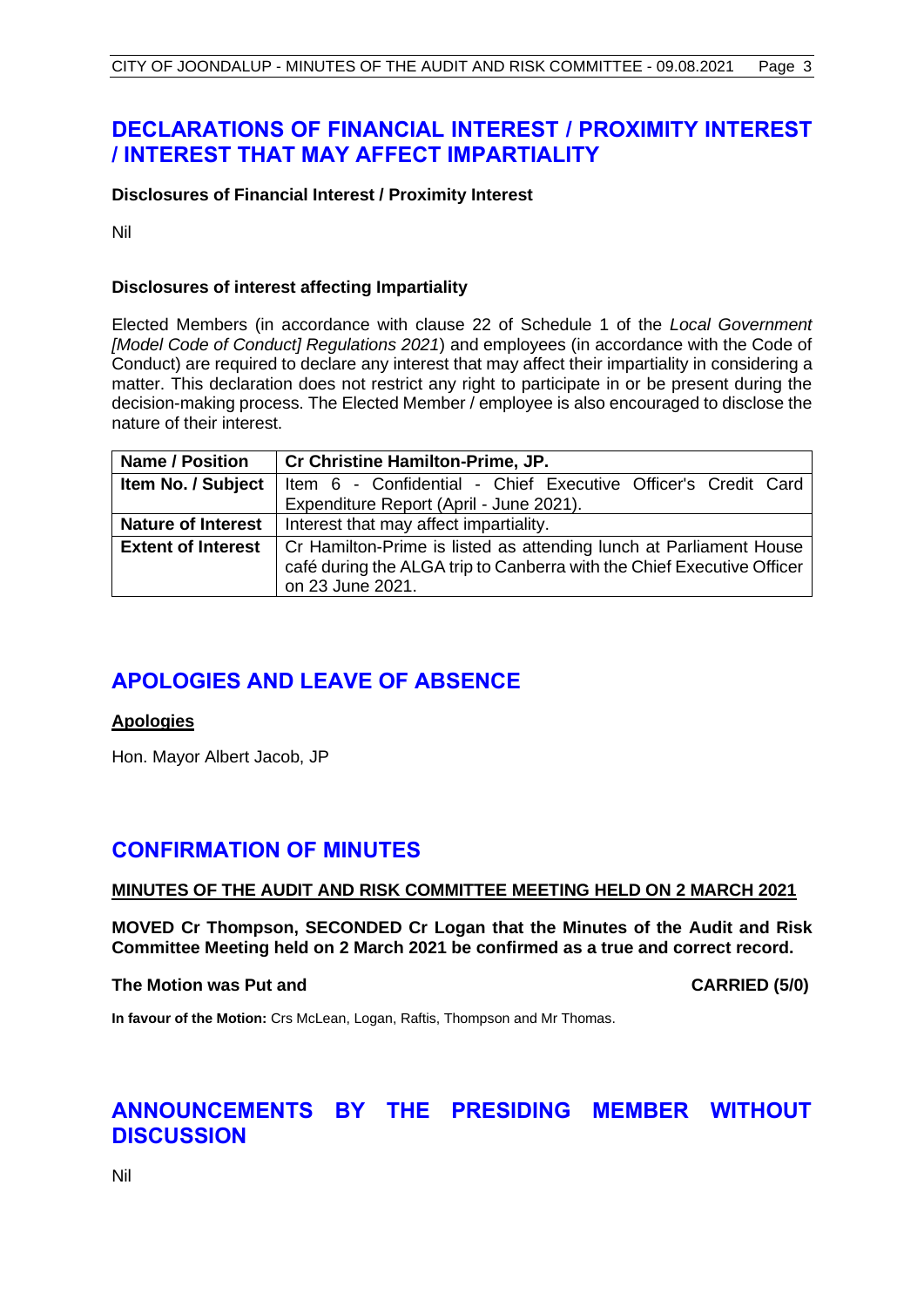# <span id="page-4-1"></span>**IDENTIFICATION OF MATTERS FOR WHICH THE MEETING MAY BE CLOSED TO THE PUBLIC**

In accordance with Clause 5.2 of the City's *Meeting Procedures Local Law 2013*, this meeting was not open to the public.

# <span id="page-4-2"></span>**PETITIONS AND DEPUTATIONS**

<span id="page-4-0"></span>Nil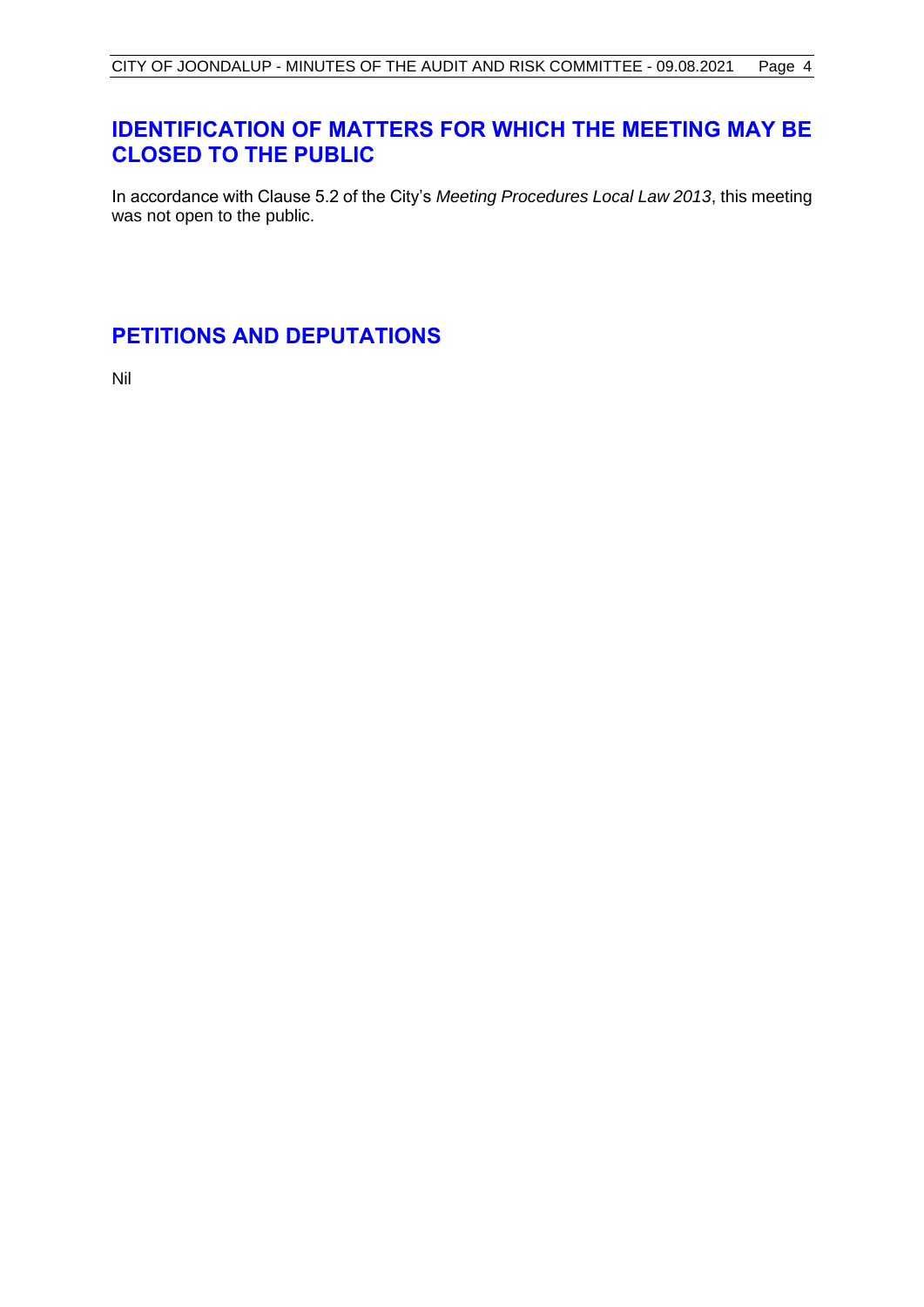# **REPORTS**

# <span id="page-5-0"></span>**ITEM 1 CONFIDENTIAL - 2019-20 OFFICE OF THE AUDITOR GENERAL INFORMATION SYSTEMS AUDIT**

| <b>WARD</b>                           | All                                                                                                                                                    |
|---------------------------------------|--------------------------------------------------------------------------------------------------------------------------------------------------------|
| <b>RESPONSIBLE</b><br><b>DIRECTOR</b> | Mr James Pearson<br>Office of the CEO                                                                                                                  |
| <b>FILE NUMBERS</b>                   | 106169, 101515                                                                                                                                         |
| <b>ATTACHMENTS</b>                    | Attachment 1 2019-20 Audit Findings                                                                                                                    |
| <b>AUTHORITY / DISCRETION</b>         | Information - includes items provided to Council for<br>information purposes only that do not require a decision of<br>Council (that is for 'noting'). |

This Report is confidential in accordance with Section 5.23(2)(f)(ii) of the *Local Government Act 1995*, which also permits the meeting to be closed to the public for business relating to the following:

- *(f) a matter that if disclosed, could be reasonably expected to –*
	- *(ii) endanger the security of the local government's property.*

A full report was provided to Elected Members under separate cover. The report is not for publication.

- *Cr Hamilton-Prime entered the room at 5.47pm.*
- *Cr Taylor entered the room at 5.47pm.*
- *Cr May entered the room at 6.10pm.*
- *Cr Poliwka entered the room at 6.12pm.*

**MOVED Cr Hamilton-Prime, SECONDED Cr May that the Audit and Risk Committee NOTES the findings identified during the Office of the Auditor General Information Systems Audit for the period 1 July 2019 to 30 June 2020 as detailed in this Report.**

#### **The Motion was Put and CARRIED (7/0)**

**In favour of the Motion:** Crs McLean, Hamilton-Prime, Logan, May, Taylor and Thompson, and Mr Thomas.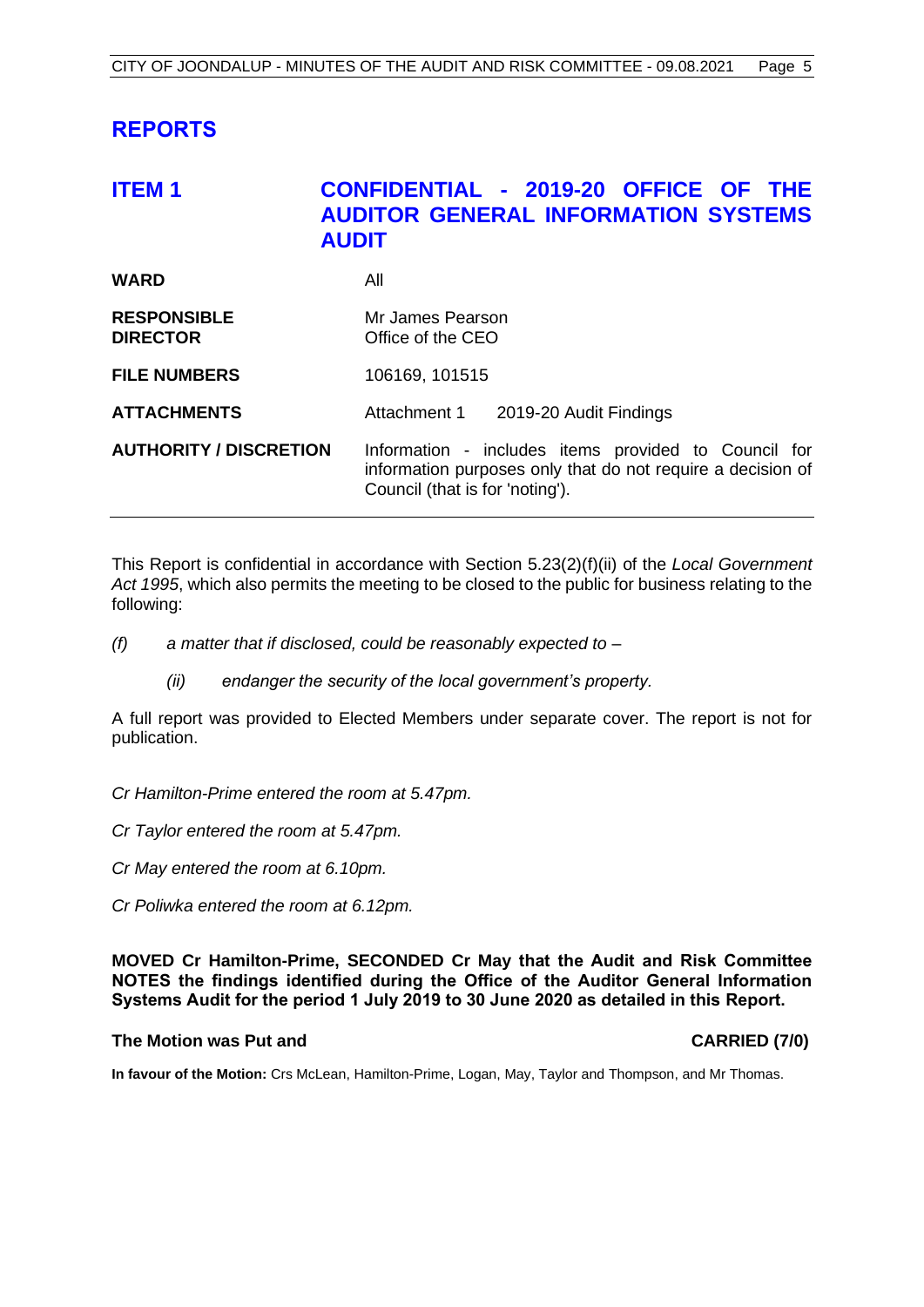<span id="page-6-0"></span>

| <b>ITEM 2</b>                         | INTERNAL AUDIT OUTCOMES - PAYROLL<br><b>SUPERANNUATION</b><br><b>PROCESSES</b><br><b>FOR</b><br><b>CONTRIBUTIONS</b>                                   |
|---------------------------------------|--------------------------------------------------------------------------------------------------------------------------------------------------------|
| <b>WARD</b>                           | All                                                                                                                                                    |
| <b>RESPONSIBLE</b><br><b>DIRECTOR</b> | Mr James Pearson<br>Office of the CEO                                                                                                                  |
| <b>FILE NUMBERS</b>                   | 105279, 101515                                                                                                                                         |
| <b>ATTACHMENTS</b>                    | Nil                                                                                                                                                    |
| <b>AUTHORITY / DISCRETION</b>         | Information - includes items provided to Council for<br>information purposes only that do not require a decision of<br>Council (that is for 'noting'). |

#### **PURPOSE**

For the Audit and Risk Committee to note the outcomes of the internal audit into payroll processes for superannuation contributions.

#### **EXECUTIVE SUMMARY**

The Town of Cambridge identified an issue relating to the alleged overpayment of additional superannuation contributions to a former Chief Executive Officer and six former senior employees. Elected members raised the matter with the City's Chief Executive Officer to determine if the issues identified at the Town of Cambridge also applied at the City. The Chief Executive Officer advised the Elected Members that an internal audit will be undertaken to provide independent assurance that the issue did not exist at the City.

The *Audit and Risk Services Program* sets out the program of audits to guide the work of the Internal Auditor, with the *2020-21 Internal Audit Program* including an audit of payroll processes. An internal audit was undertaken to determine if employee superannuation contributions and employer superannuation contributions, including extra or matching contributions, are compliant with contractual and legal obligations.

The financial years 2017-18, 2018-19, 2019-20 and 2020-21 (to May 2021) were selected as the period subject to review and included the following employees:

- Chief Executive Officer.
- All Directors.
- All Managers.
- Sample of current City employees (employed under Enterprise Agreements).
- Former Chief Executive Officer.
- Former Director Corporate Services.
- Former Managers (within the period subject to review).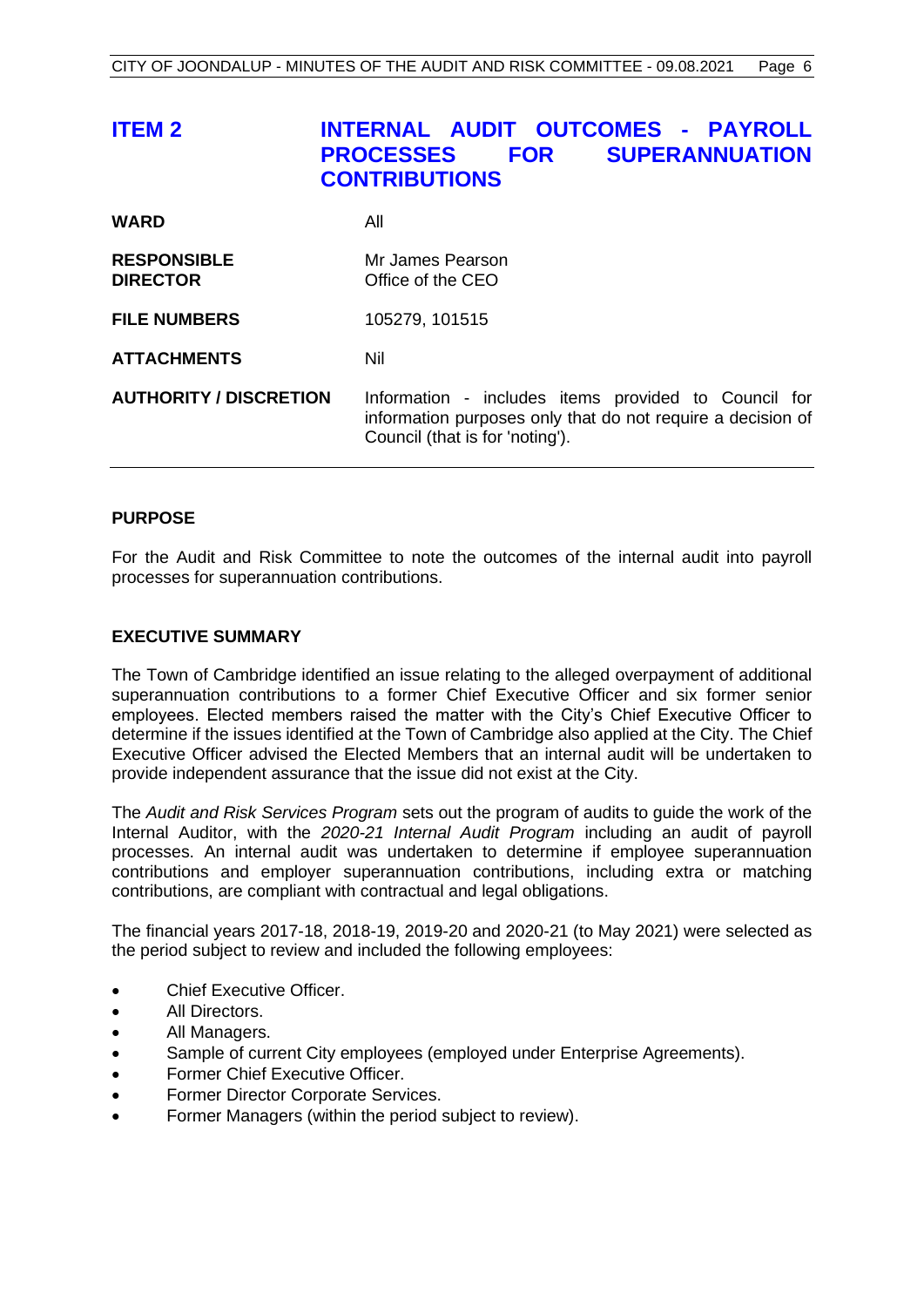The internal audit report dated 9 June 2021 concluded that superannuation payments were compliant with contractual and legal obligations. However, an issue was identified that resulted in the City making overpayments of the employer superannuation guarantee for some employees when they had changed their superannuation fund. This Report provides the results of the internal audit.

*It is therefore recommended that the Audit and Risk Committee NOTES the outcomes of the Internal Audit into payroll processes for superannuation contributions as detailed in this Report.*

#### **BACKGROUND**

A press release by the Town of Cambridge on 28 April 2021 revealed that the Town had become aware that additional superannuation contributions of \$99,407.41 had allegedly been made to the former Chief Executive Officer despite there not being a contractual obligation to do so. An internal audit was commenced by the Town of Cambridge and it identified alleged overpayments totalling \$193,763.52 to six former senior employees. The Town of Cambridge requested that the former Chief Executive Officer and the six former senior employees repay the additional amounts that total \$293,170.93. The request was declined, and the Town of Cambridge received legal advice that the statute of limitations allowed the Town of Cambridge only to commence legal action regarding the overpayments in the previous six years. The limitation reduced the recoverable amount to \$85,923.36.

Elected members of the City of Joondalup raised this issue with the Chief Executive Officer to establish if this is a local government issue and if the City is confident that salary packaging arrangements comply with contractual and legal obligations. The Chief Executive Officer informed elected members that the Internal Auditor will commence an audit in May 2021.

#### **DETAILS**

The City is required by the *Superannuation Guarantee (Administration) Act 1992* (the Act) to pay superannuation contributions on behalf of eligible employees. The rate (at the time of the audit) of 9.5% became effective from 1 July 2014 and therefore applies to the four financial years subject to this review. The current rate from 1 July 2021 is 10%.

Most of the City's employees are covered by Enterprise Agreements which includes the City's obligations for paying extra and matching employer superannuation contributions.

For the purposes of this Report the following employees are referred to as senior employees (who are not covered by these Enterprise Agreements) and have individual maximum term contracts which include their salary packaging arrangements. These employees can elect to pay extra superannuation contributions and / or salary sacrifice a portion of their salary, however the City is not required to pay extra or matching contributions above the 9.5% employer's contribution required by the Act:

- Chief Executive Officer.
- All Directors.
- All Managers.
- Former Chief Executive Officer.
- Former Director Corporate Services.
- Former Managers.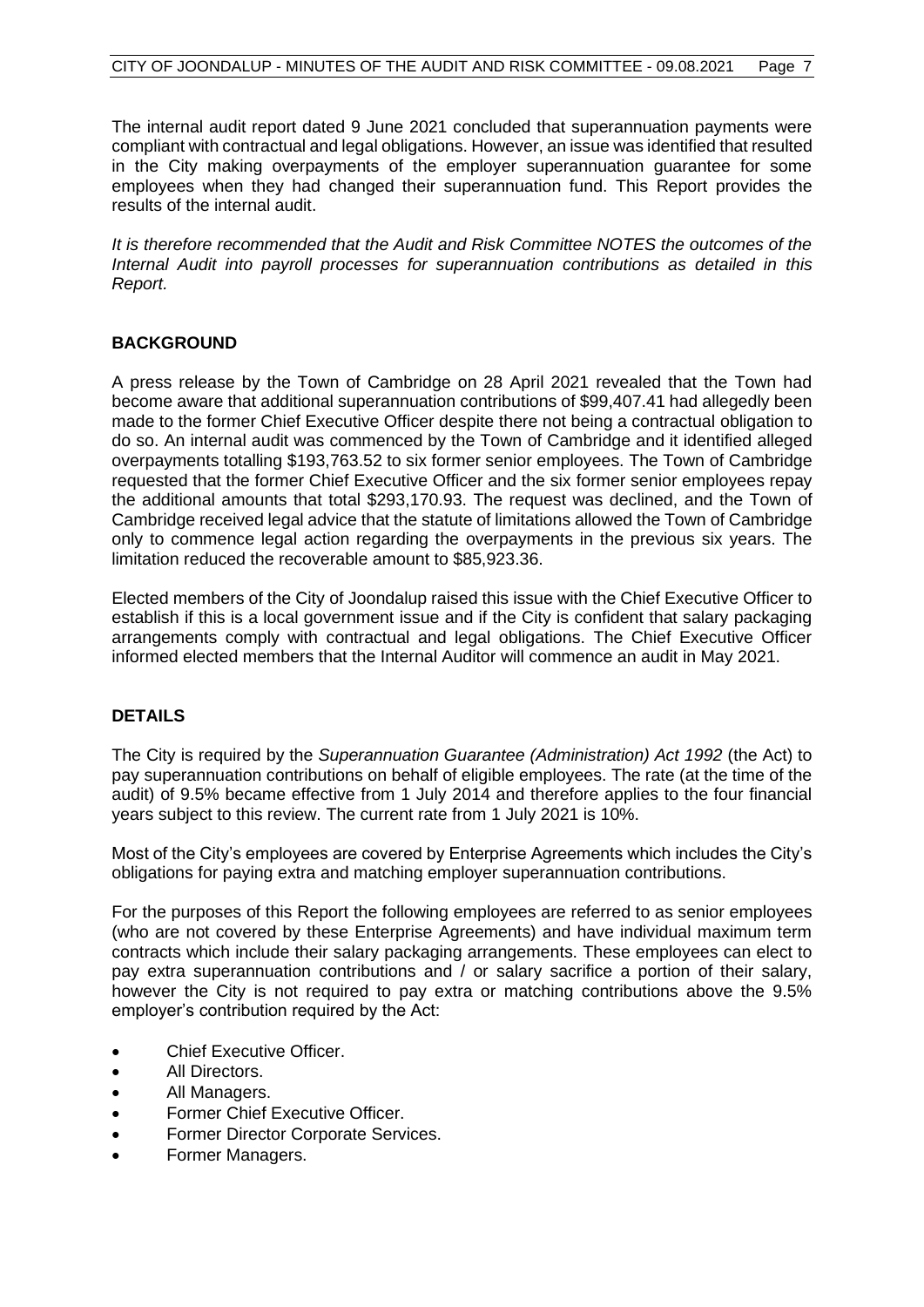Payroll and employee data for the four years subject to review was provided to the Internal Auditor by Human Resources, and was examined to determine the following:

- 1 The City's superannuation guarantee contributions for current and former senior employees were compliant with contractual and legal obligations.
- 2 The City's superannuation guarantee contributions and any extra employer matching contributions were compliant with Enterprise Agreements and legislation.

The audit found no evidence that the issues alleged to have occurred at the Town of Cambridge exist at the City. Superannuation contributions made by the City for all employees were compliant with the Act, the individual contracts for senior employees and the Enterprise Agreements covering all other employees.

#### Overpayments by the City of Employer Superannuation Guarantee to Employees

While compiling data for the audit, Human Resources identified an error where an overpayment of the employer superannuation guarantee was made by the City for a former Manager. The former Manager elected to change superannuation funds, however an incorrect end date for the old fund was entered into the payroll system which then overlapped with the start date of the new fund. This resulted in the City paying the 9.5% superannuation guarantee contribution of \$616.95 to both funds for fortnight ending 22 February 2019. The City is in the process of seeking reimbursement of \$616.95 from the former Manager.

To prevent future occurrences of this issue Human Resources implemented a new alert system which detects any cross-over of dates for superannuation fund start and end dates and any duplicate employer superannuation contributions.

It was decided that further audit testing was required to determine if overpayments of the employer superannuation guarantee was made by the City for other employees when the employee changed their superannuation fund. Human Resources provided the Internal Auditor with details of all current and former employees who had changed their superannuation fund within the period subject to review. An audit sample of 10%, that is 12 employees, was selected for testing. This revealed that the City had paid 28.5% superannuation guarantee for one former employee in the pay period when their superannuation fund had changed, that is three times more than what was required to be paid by the City, an overpayment of \$619.38. An incorrect end date had been entered for the first superannuation fund which overlapped with the start date of the new superannuation fund. It is unclear how this resulted in three amounts of the employer superannuation guarantee being paid.

Given the results of audit testing the City will examine all superannuation guarantee payments made for employees who had changed their superannuation fund to determine if any other overpayments were made.

#### Current and Former Senior Employees' Superannuation Contributions

Review of payroll data revealed that only three current senior employees voluntarily pay extra superannuation contributions or salary sacrifice a portion of their salary. Examination of payroll data, including review of year end pay advices, revealed that the City contributed 9.5% employer contributions to all former and current senior employees as required by the Act. The City did not make any matching or extra contributions for any former or current senior employee, including those who voluntarily make extra contributions.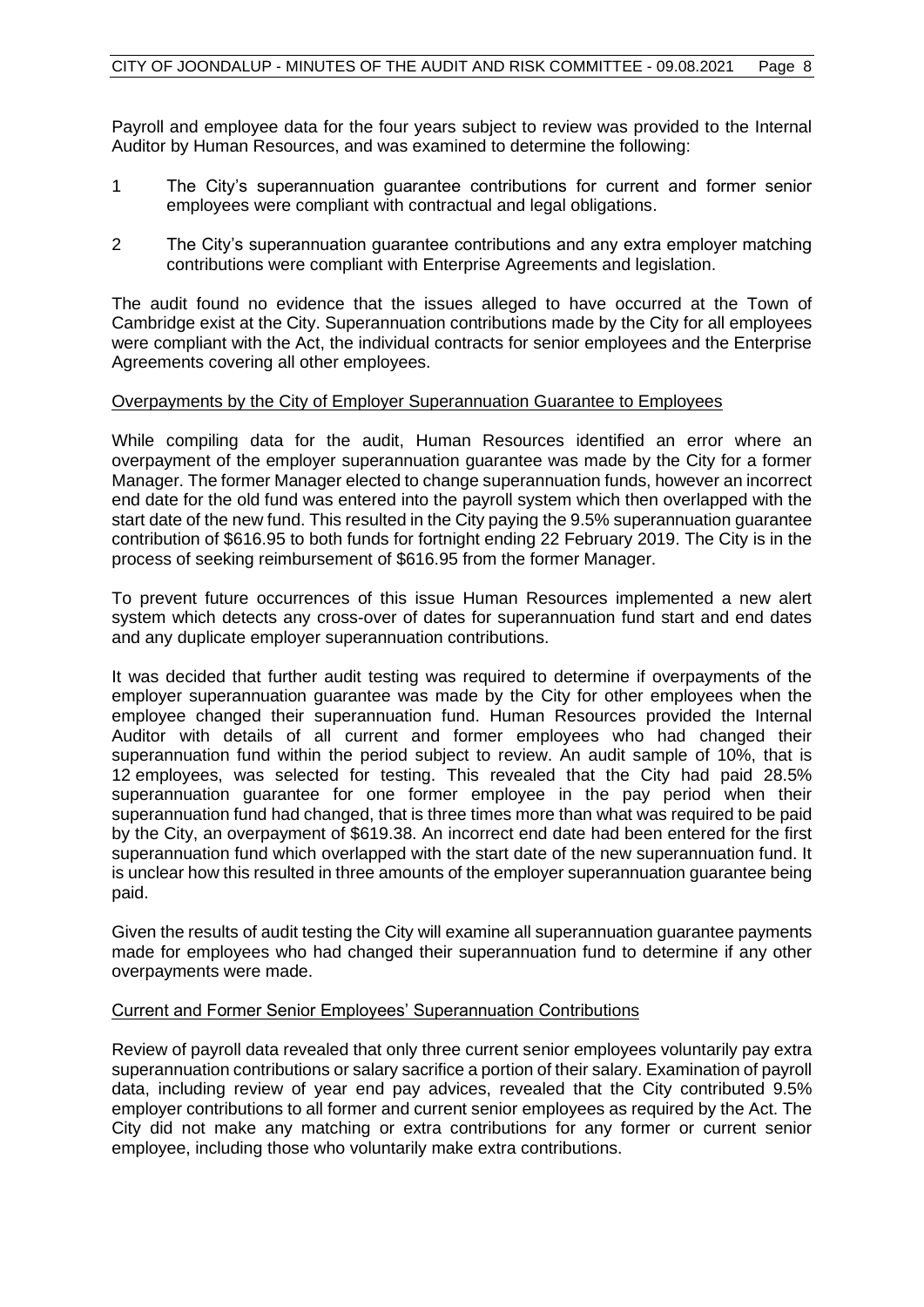#### Employee and Employer Extra Superannuation Contributions

With the exception of senior employees, all employees of the City fall under one of the following four Enterprise Agreements:

- 1 Outside Workforce Enterprise Agreement 2018.
- 2 Inside Workforce Enterprise Agreement 2018.
- 3 Building Maintenance Enterprise Agreement 2016.
- 4 Leisure Centres Casual Workforce Enterprise Agreement 2016.

All the Agreements include clauses for the receipt of superannuation entitlements in accordance with the Act, that is employer contribution of 9.5% for eligible employees. In addition, Agreements one to three include entitlements for employees voluntarily making extra contributions and the percentage that will be matched by the City. The City's contribution is based on the date of commencement of employment as follows:

- Commenced employment prior to 26 March 2002. Eligible employees under Agreements one to three above who voluntarily contribute up to 6% to superannuation will have their contribution matched by the City. Under Agreement number two, once an employee contributes 5% or more the City will contribute 6%.
- Commenced employment on or after 26 March 2002. Eligible employees who voluntarily contribute up to 5% to superannuation will have their voluntarily contribution matched by the City up to a maximum of 5%.

The Internal Auditor requested a report from Human Resources that included all employees falling under the Enterprise Agreements that detailed the percentage of superannuation guarantee contributions made by the City, extra contributions made by the employee and extra contributions made by the City for the employee.

A representative sample of 24 employees was selected covering all the Enterprise Agreements and the years subject to review. Human Resources were requested to provide end of year pay advices for the employees included in the sample. The payroll information was examined to determine if employer and employee superannuation contributions were compliant with the City's Enterprise Agreements and the Act.

Examination of the superannuation report and the employee pay advices revealed that:

- the City made 9.5% superannuation guarantee contributions for all eligible employees as required by the Act
- the City made matching or extra contributions for employees who voluntarily made extra superannuation contributions in compliance with the Enterprise Agreements
- the City did not make any matching or extra superannuation contributions for employees who did not make extra voluntary contributions.

#### **Legislation / Strategic Community Plan / Policy implications**

**Legislation** *Local Government (Audit) Regulations 1996*. *Superannuation Guarantee (Administration) Act 1992.*

#### **Strategic Community Plan**

| Key theme | Governance and Leadership. |  |
|-----------|----------------------------|--|
|           |                            |  |

**Objective Corporate capacity.**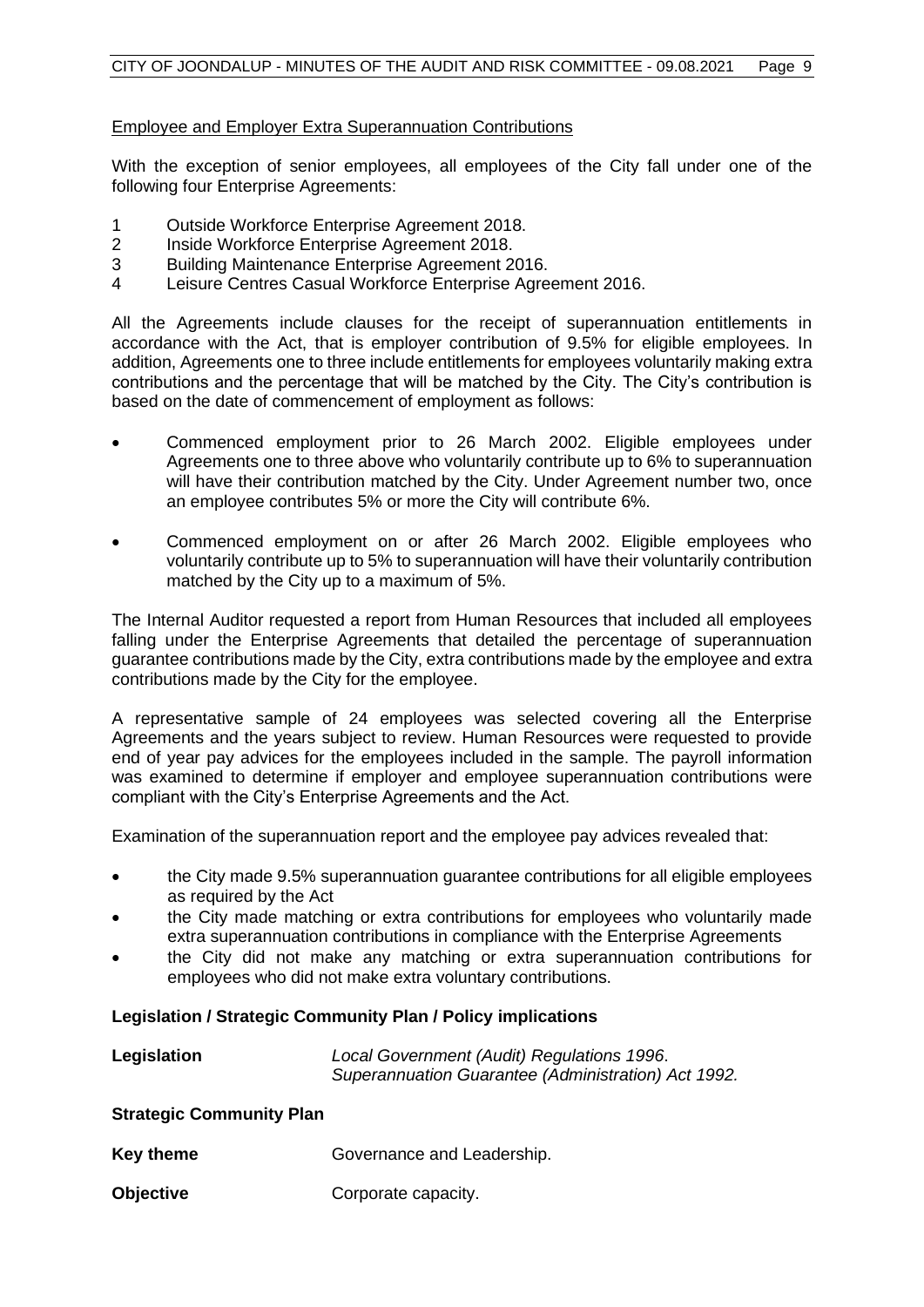| <b>Strategic initiative</b> | Demonstrate accountability through robust reporting that is<br>relevant and easily accessible by the community. |
|-----------------------------|-----------------------------------------------------------------------------------------------------------------|
|                             | Continuously strive to improve performance and service delivery<br>cross all corporate functions.               |
| Key theme                   | Financial Sustainability.                                                                                       |
| <b>Objective</b>            | Effective management.                                                                                           |
| <b>Strategic initiative</b> | To conduct business in a financially sustainable manner.                                                        |
| <b>Policy</b>               | Not applicable.                                                                                                 |

#### **Risk Management Considerations**

The City monitors reports by other agencies, particularly those relating to the local government sector, to determine if the issues being identified may also present risk exposures for the City. When necessary the appropriate action is taken to mitigate any risks and improve the control environment.

This audit activity provides evidence of the appropriateness and effectiveness of systems and procedures in regard to risk management, internal control and legislative compliance, as required by the *Local Government (Audit) Regulations 1996*.

#### **Financial / Budget Implications**

Not applicable.

#### **Regional Significance**

Not applicable.

#### **Consultation**

Not applicable.

#### **COMMENT**

Internal audit activity focuses on areas of risk including financial and non-financial systems and compliance with legislation, regulations, policies and best practice. The alleged issues identified at the Town of Cambridge relating to extra superannuation payments being made to senior employees do not exist at the City.

However, the internal audit did reveal issues that resulted in the City making one-off overpayments of the employer superannuation guarantee to some employees when they changed their superannuation fund. The City is examining all superannuation guarantee payments made for employees who had changed their superannuation fund to determine if any other overpayments were made. Appropriate action will be taken to improve controls and prevent future overpayments being made when an employee changes their superannuation fund. The City will also attempt to recoup any overpayments from current or former employees where appropriate.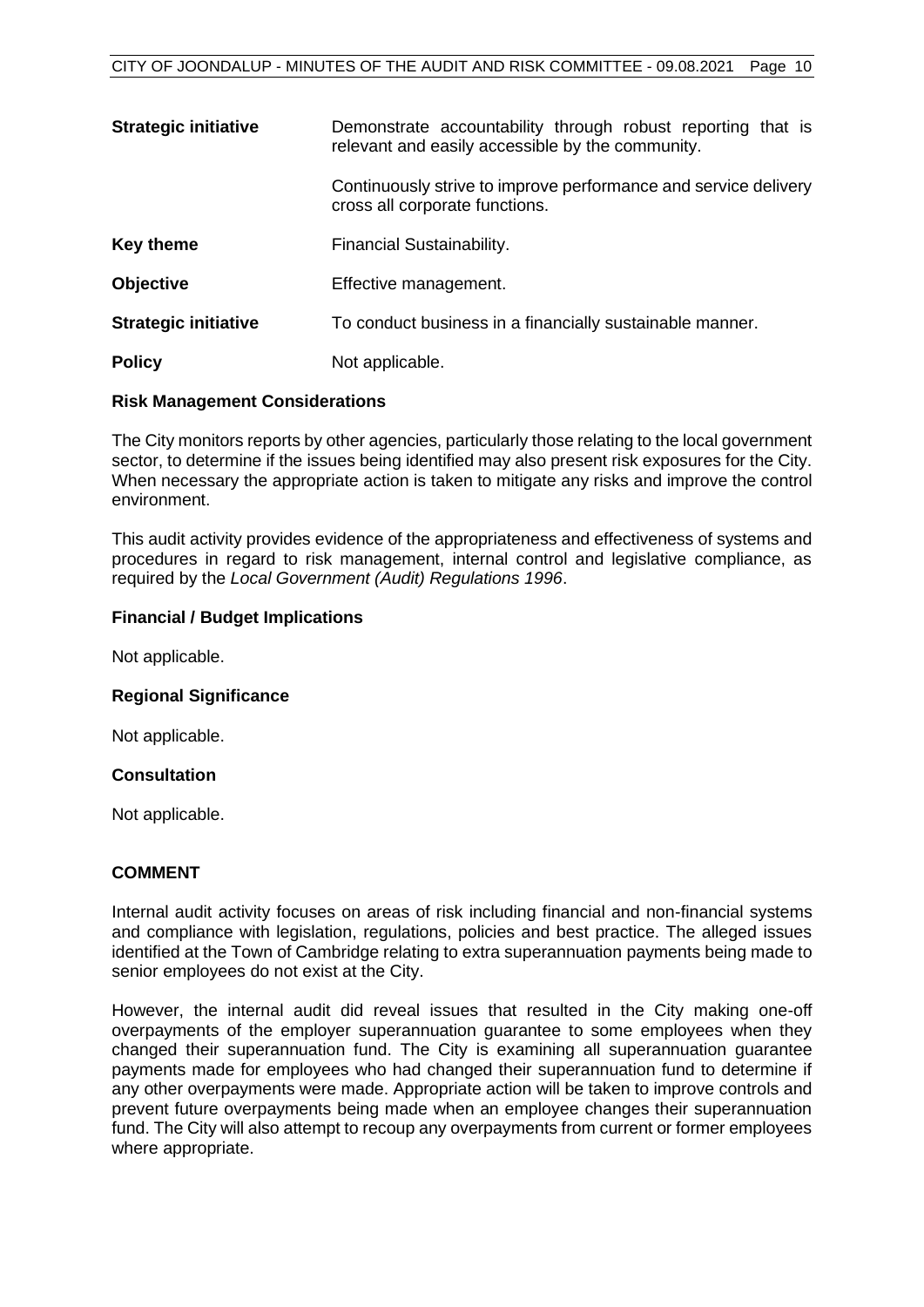#### **VOTING REQUIREMENTS**

Simple Majority.

**MOVED Cr May, SECONDED Cr Logan that the Audit and Risk Committee NOTES the outcomes of the Internal Audit into payroll processes for superannuation contributions as detailed in this Report.**

#### **The Motion was Put and CARRIED (7/0)**

**In favour of the Motion:** Crs McLean, Hamilton-Prime, Logan, May, Taylor and Thompson, and Mr Thomas.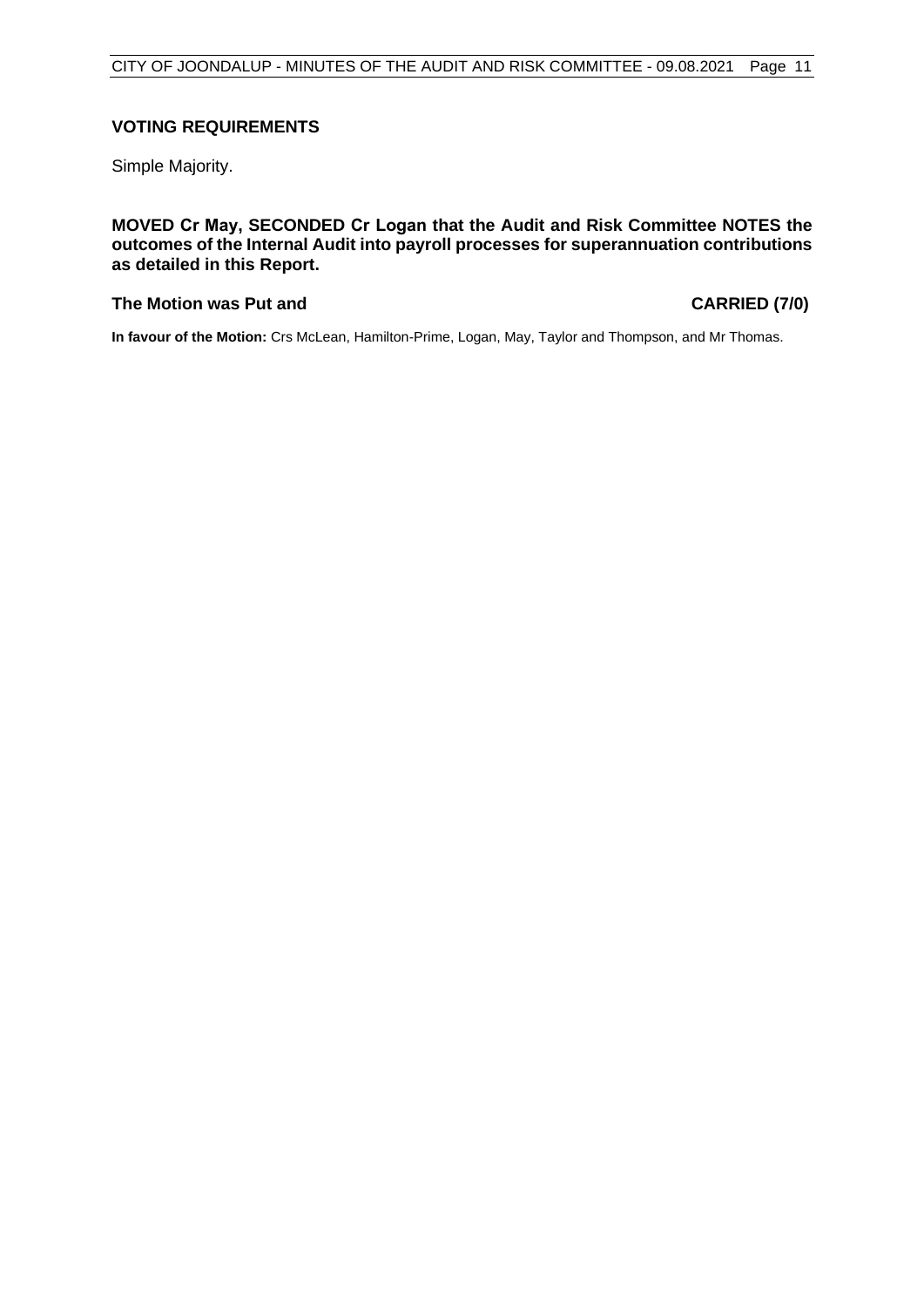<span id="page-12-0"></span>

| <b>ITEM3</b>                          | <b>INTERNAL AUDIT OUTCOMES - PAYMENTS</b><br><b>MADE TO CURRENT AND FORMER SENIOR</b><br><b>EMPLOYEES</b>                                              |
|---------------------------------------|--------------------------------------------------------------------------------------------------------------------------------------------------------|
| WARD                                  | All                                                                                                                                                    |
| <b>RESPONSIBLE</b><br><b>DIRECTOR</b> | Mr James Pearson<br>Office of the CEO                                                                                                                  |
| <b>FILE NUMBERS</b>                   | 105279, 101515                                                                                                                                         |
| <b>ATTACHMENTS</b>                    | Nil                                                                                                                                                    |
| <b>AUTHORITY / DISCRETION</b>         | Information - includes items provided to Council for<br>information purposes only that do not require a decision of<br>Council (that is for 'noting'). |

#### **PURPOSE**

For the Audit and Risk Committee to note the outcomes of the internal audit into payments made to current and former senior employees.

#### **EXECUTIVE SUMMARY**

The *Audit and Risk Services Program* sets out the program of audits to guide the work of the Internal Auditor, with the *2020-21 Internal Audit Program* including an audit of payroll processes. An internal audit was undertaken to review payments made to current and former senior employees.

For the purposes of this report the following employees are referred to as senior employees (who are not covered by the City's Enterprise Agreements) and have individual maximum term contracts:

- Chief Executive Officer.
- All Directors.
- All Managers.
- Former Chief Executive Officer.
- Former Director Corporate Services.
- Former Managers (within the period subject to review).

The internal audit report dated 9 June 2021 found that all payments were legitimate, however, it was revealed that some senior employees had significant accrued annual leave and long service leave when leaving employment with the City.

This report provides the results of the internal audit.

*It is therefore recommended that the Audit and Risk Committee NOTES the outcomes of the Internal Audit into payments made to current and former senior employees as detailed in this Report.*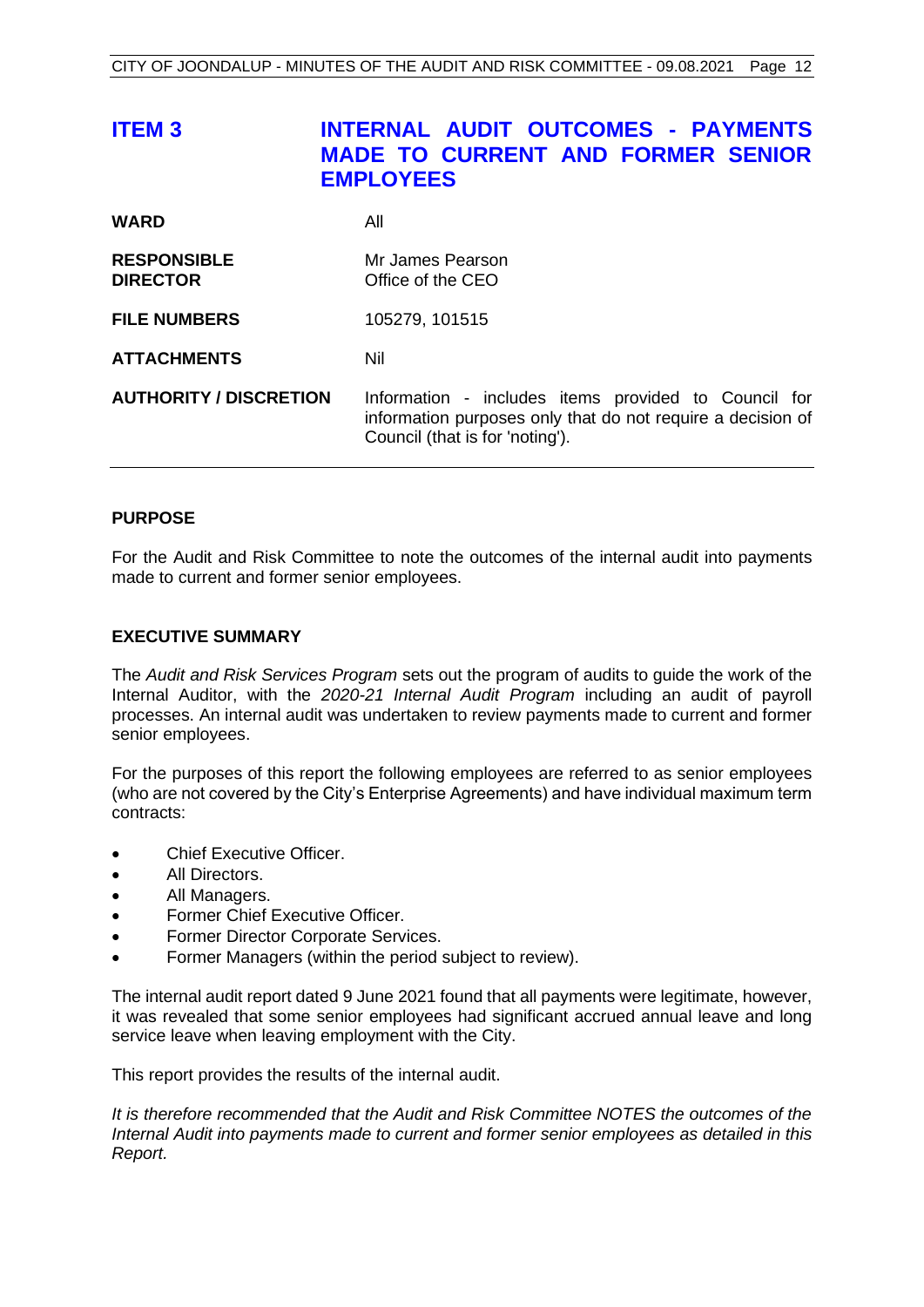#### **BACKGROUND**

The *2020-21 Internal Audit Program* includes audits of payroll processes, a number of which have been completed. During an internal audit of payroll processes for superannuation contributions, which included a focus on senior employees, an issue was identified relating to payments of accrued leave being made to senior employees on termination of employment.

It was determined that the audit should not be limited to the initial scope and that the issue required internal audit focus, which also broadened audit coverage for payroll processes included in the *2020-21 Internal Audit Program.*

#### **DETAILS**

For various reasons payments, excluding normal pay, are made by the City to some senior employees, during, or after their employment with the City has ceased. An internal audit was undertaken for the financial years 2017-18, 2018-19, 2019-20 and 2020-21 (to May 2021) to determine if the payments were valid and accurate.

Payroll and employee data for the four years subject to review was provided to the Internal Auditor by Human Resources. The data was examined to determine if extra payments and / or final payments made to current and former senior employees were legitimate.

The audit found that all payments were legitimate, however, it was revealed that some senior employees had significant accrued annual leave and long service leave when leaving employment with the City.

Contracts for Directors and Managers do not define excessive leave, however, include the subclause, "*The Local government may reasonably require the Officer to take any accrued annual leave in accordance with the FW [Fair Work] Act."*

The current and former Chief Executive Officer's contracts include the following clause:

*"14.1 (c) The Executive must take annual leave regularly to prevent more than 8 weeks of annual leave accruing at any time. In the event the Executive has annual leave accrued beyond 8 weeks, the Council may direct the Executive to take the amount of leave accrued in excess of 8 weeks, on giving the Executive four (4) weeks' notice. The Executive agrees to comply with such a direction.*".

Note that the City's Enterprise Agreements for Inside Workforce, Outside Workforce, and Building Maintenance define excessive leave as an employee who has accrued more than eight weeks paid annual leave. The Agreements include clauses stating that the City and employee may seek to confer with each other to try to reach agreement on how to reduce or eliminate the excessive leave accrual.

#### Extra Payments Made to Current and Former Senior Employees

A review of all payments made to current and former senior employees identified some gross fortnightly payments that were greater than normal. A sample of 10 of these payments were selected for further examination. Human Resources provided the Internal Auditor with payroll data for the sample including Aurion (payroll system) screen shots showing payment and deduction codes, letters, invoices, memorandums, and emails relevant to each payment.

Examination of payroll data revealed that payments to these employees were legitimate and in accordance with contractual obligations. The payments related to refunds for car lease arrangements, backdated salary increases, higher duties and study assistance.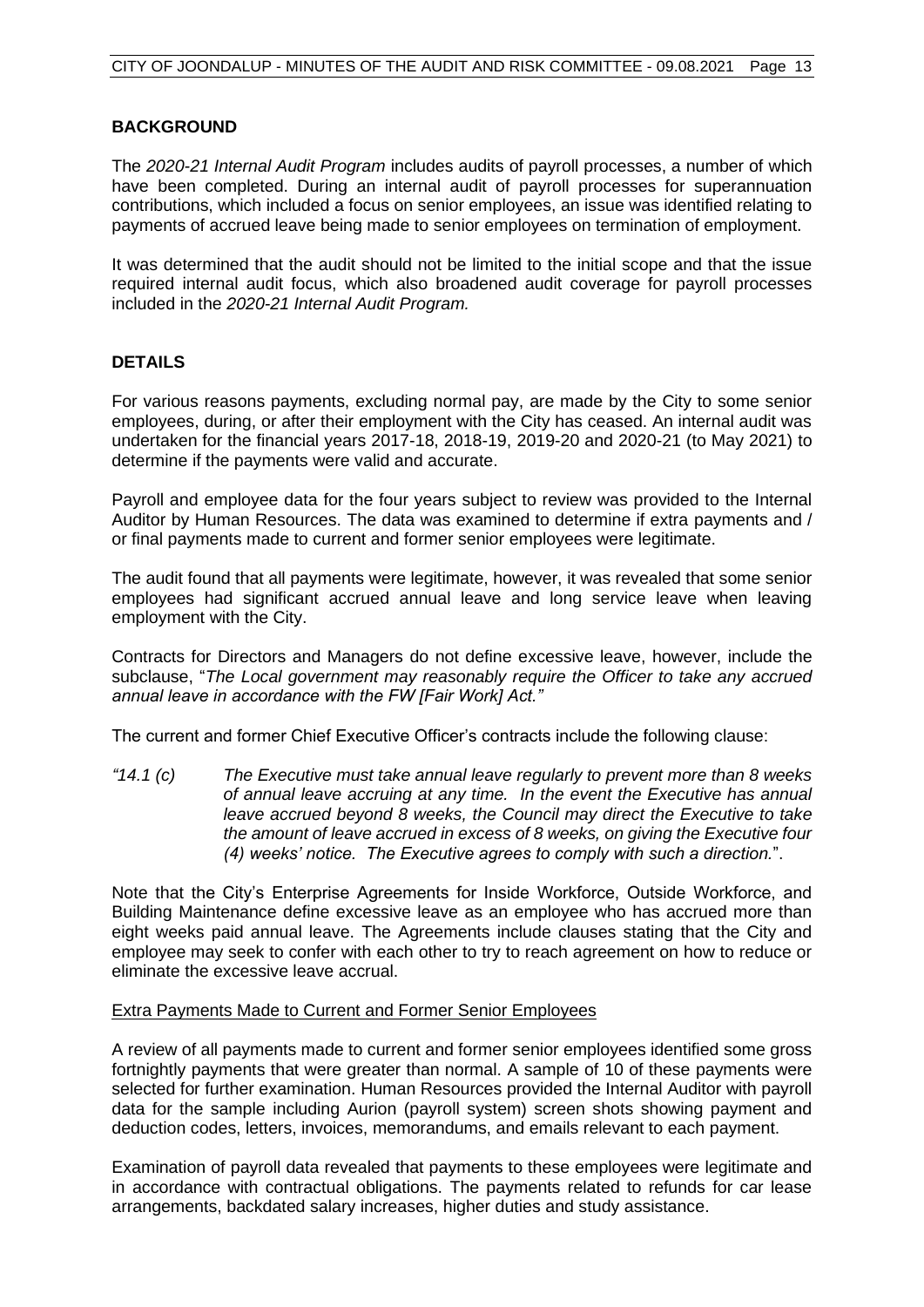#### Final Payments Made to Former Senior Employees

During the period subject to review eight senior employees left employment with the City. Payroll data including Aurion (payroll system) screen shots, letters, invoices, memorandums, and emails relevant to each payment was examined to determine if final payments made to these employees were legitimate.

Examination of payroll data revealed that the payments made to eight former senior employees were legitimate and in accordance with contractual obligations.

The amount of annual leave and long service leave accrued by some senior employees at the termination of their employment may be considered excessive, examples of this include the following:

- 8.6 weeks accrued annual leave and 26 weeks accrued long service leave.
- 8.14 weeks accrued annual leave and 14.5 weeks accrued long service leave.
- 16.86 weeks accrued annual leave and 19.5 weeks accrued long service leave.

The former Chief Executive Officer had accrued annual leave in excess of eight weeks at the end of the contract. To prevent excessive leave being accrued by the current Chief Executive Officer a possible solution may be to include the status of the Chief Executive Officer's leave as an item at meetings of the Chief Executive Officer Recruitment and Performance Review Committee.

The following audit recommendations have been accepted:

- The City consider defining excessive leave within future contracts for all senior employees.
- The City improve the monitoring of leave accruals by senior employees to identify excessive leave and, where appropriate, initiate action to reduce or eliminate any excessive leave accruals.

#### **Legislation / Strategic Community Plan / Policy Implications**

| Legislation                      | Local Government (Audit) Regulations 1996.<br>Superannuation Guarantee (Administration) Act 1992. |
|----------------------------------|---------------------------------------------------------------------------------------------------|
| $P$ trata ala $P$ aramusitu Dlan |                                                                                                   |

#### **Strategic Community Plan**

| <b>Key theme</b>            | Governance and Leadership.                                                                                      |
|-----------------------------|-----------------------------------------------------------------------------------------------------------------|
| <b>Objective</b>            | Corporate capacity.                                                                                             |
| <b>Strategic initiative</b> | Demonstrate accountability through robust reporting that is<br>relevant and easily accessible by the community. |
|                             | Continuously strive to improve performance and service delivery<br>cross all corporate functions.               |
| <b>Key theme</b>            | Financial Sustainability.                                                                                       |
| <b>Objective</b>            | Effective management.                                                                                           |
| <b>Strategic initiative</b> | To conduct business in a financially sustainable manner.                                                        |
| <b>Policy</b>               | Not applicable.                                                                                                 |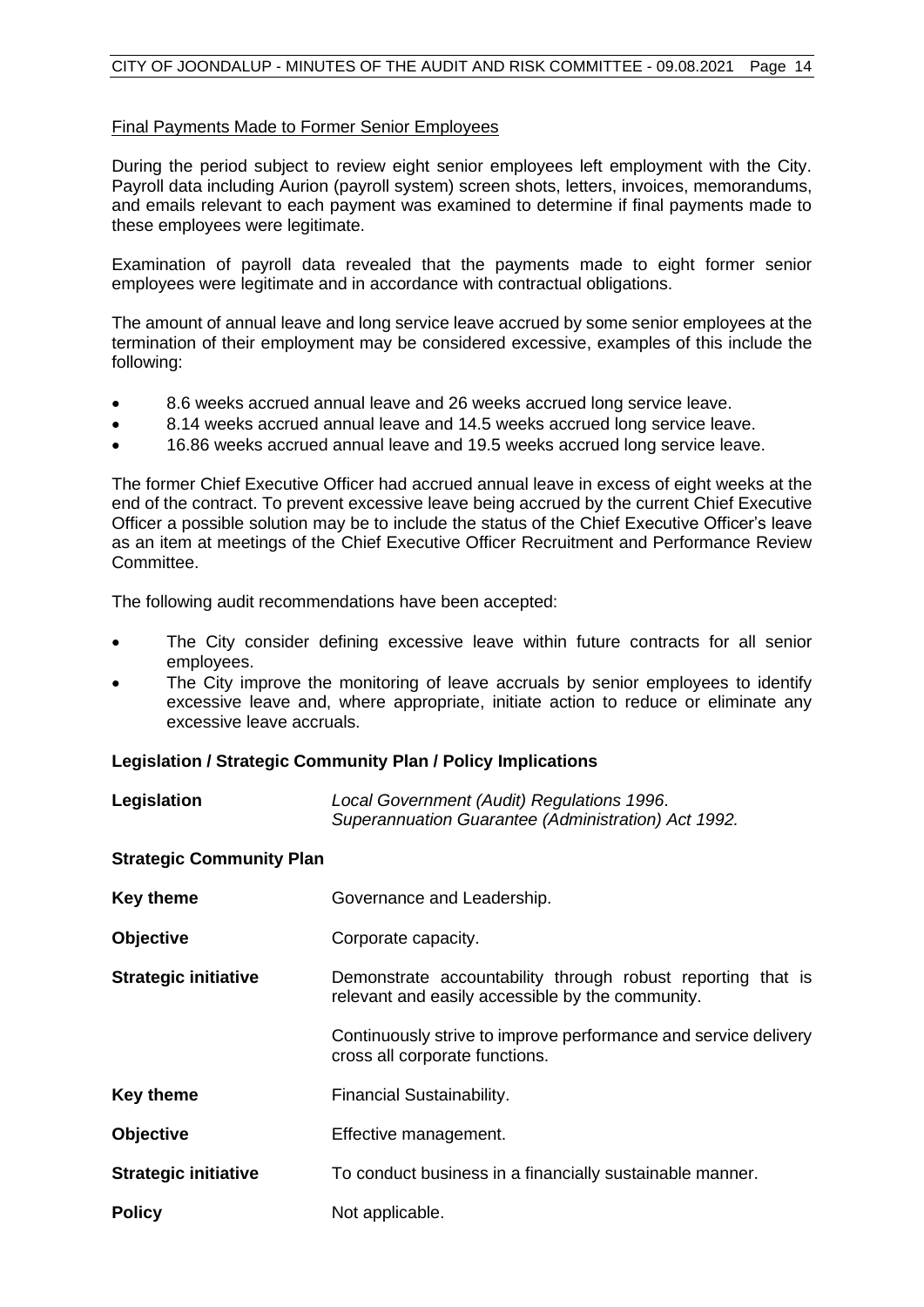#### **Risk Management Considerations**

A lack of controls, or inconsistent application of controls, by the City within the areas subject to audit increases the risks of significant financial losses being incurred through error or fraudulent activity.

This audit has identified risk exposures through the accrual of excessive leave which includes financial liability for the City and health and welfare risks for employees. In certain circumstances excessive accrued leave may also be considered as a red flag for fraudulent behaviour.

Audit recommendations have been accepted by the Chief Executive Officer and are in the process of being implemented.

This audit activity also provides evidence of the appropriateness and effectiveness of systems and procedures in regard to risk management, internal control and legislative compliance, as required by the *Local Government (Audit) Regulations 1996*.

#### **Financial / Budget Implications**

Not applicable.

#### **Regional Significance**

Not applicable.

#### **Consultation**

Not applicable.

#### **COMMENT**

Internal audit activity focuses on areas of risk including financial and non-financial systems and compliance with legislation, regulations, policies and best practice. Improvements are being made to address the issues relating to excessive leave being accrued by senior employees.

#### **VOTING REQUIREMENTS**

Simple Majority.

*Cr Poliwka left the room at 7.23pm and returned at 7.26pm.*

*Cr Raftis left the room at 7.29pm.*

**MOVED Cr Hamilton-Prime, SECONDED Cr May that the Audit and Risk Committee NOTES the outcomes of the Internal Audit into payments made to current and former senior employees as detailed in this Report.**

#### **The Motion was Put and CARRIED (7/0)**

**In favour of the Motion:** Crs McLean, Hamilton-Prime, Logan, May, Taylor and Thompson, and Mr Thomas.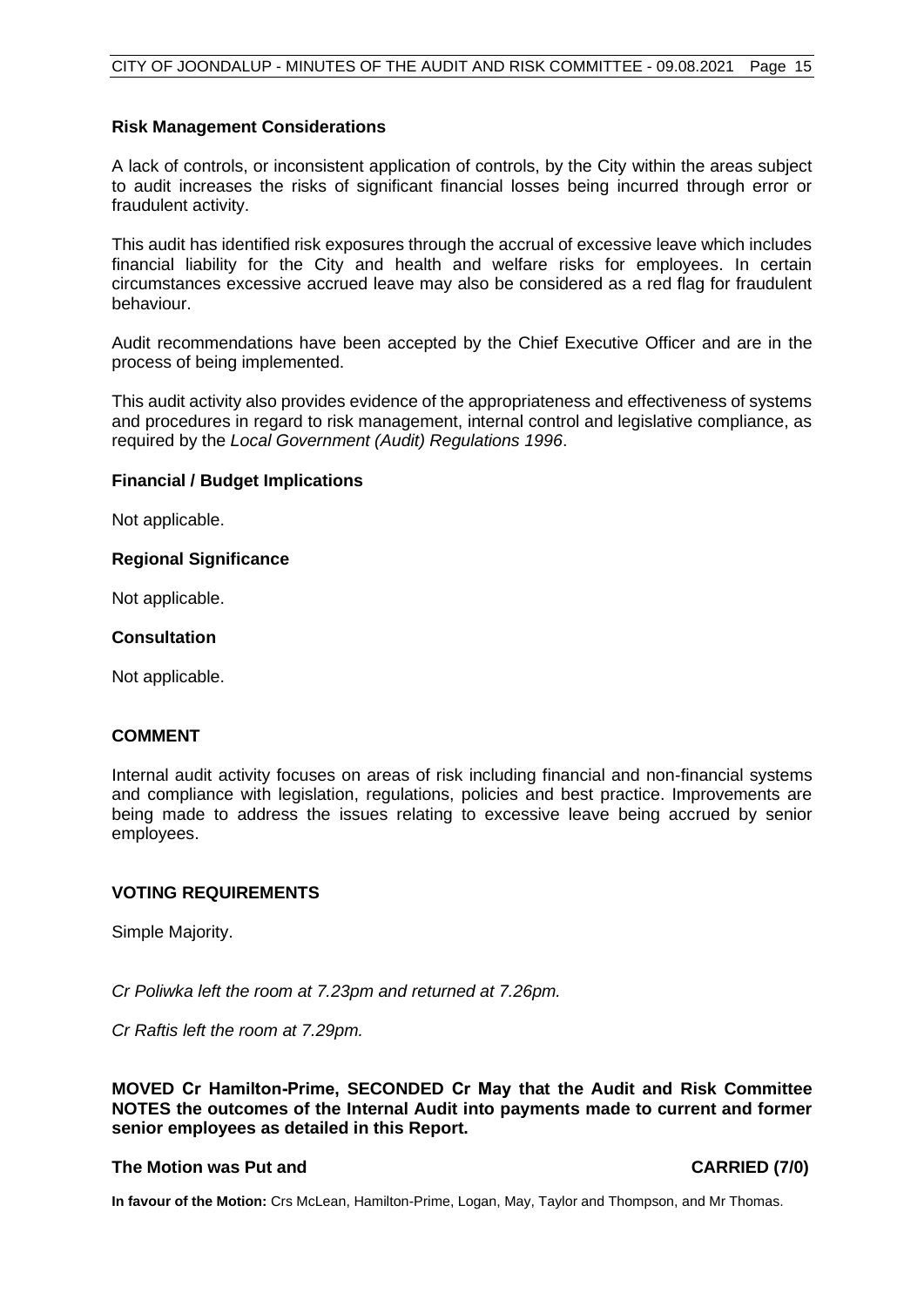<span id="page-16-0"></span>

| <b>ITEM4</b>                          | <b>AUDIT AND RISK SERVICES PROGRAM 2021-22</b><br><b>AND 2020-21</b>                                                                                   |
|---------------------------------------|--------------------------------------------------------------------------------------------------------------------------------------------------------|
| <b>WARD</b>                           | All                                                                                                                                                    |
| <b>RESPONSIBLE</b><br><b>DIRECTOR</b> | Mr James Pearson<br>Office of the CEO                                                                                                                  |
| <b>FILE NUMBERS</b>                   | 49586, 101515                                                                                                                                          |
| <b>ATTACHMENTS</b>                    | Attachment 1<br>2021-22 Program<br>2020-21 Program Status Update<br>Attachment 2                                                                       |
| <b>AUTHORITY / DISCRETION</b>         | Information - includes items provided to Council for<br>information purposes only that do not require a decision of<br>Council (that is for 'noting'). |

#### **PURPOSE**

For the Audit and Risk Committee to note the *Audit and Risk Services Program 2021-22* (which includes the *Internal Audit Program*) and the status of the *Audit and Risk Services Program 2020-21.*

#### **EXECUTIVE SUMMARY**

The *Audit and Risk Services Program* (the Program) sets out the program of audits to guide audit activity, the work of the Internal Auditor and other activities, which aim to maintain the City's understanding of the risks it is exposed to, develop strategies to combat those risks and to strengthen integrity and conduct controls.

The *Internal Audit Program* section allows for Chief Executive Officer and other unspecified management requests, specialist advice and investigations. This section is subject to change and modification during the year on the authorisation of the Chief Executive Officer.

*That the Audit and Risk Committee NOTES:*

- *1 the Audit and Risk Services Program 2021-22 including the Internal Audit Program forming Attachment 1 to this Report;*
- *2 the status of the Audit and Risk Services Program 2020-21 forming Attachment 2 to this Report.*

#### **BACKGROUND**

The Program is developed to undertake the following services and is informed by the Audit and Risk Committee, legislation, data analytics program and external oversight agencies:

#### Statutory Services

- Audit and Risk Committee management and reporting.
- Submission of compliance audit return.
- Provision of gift registers.
- Reporting of serious and / or minor misconduct.
- Provision of public interest disclosure function.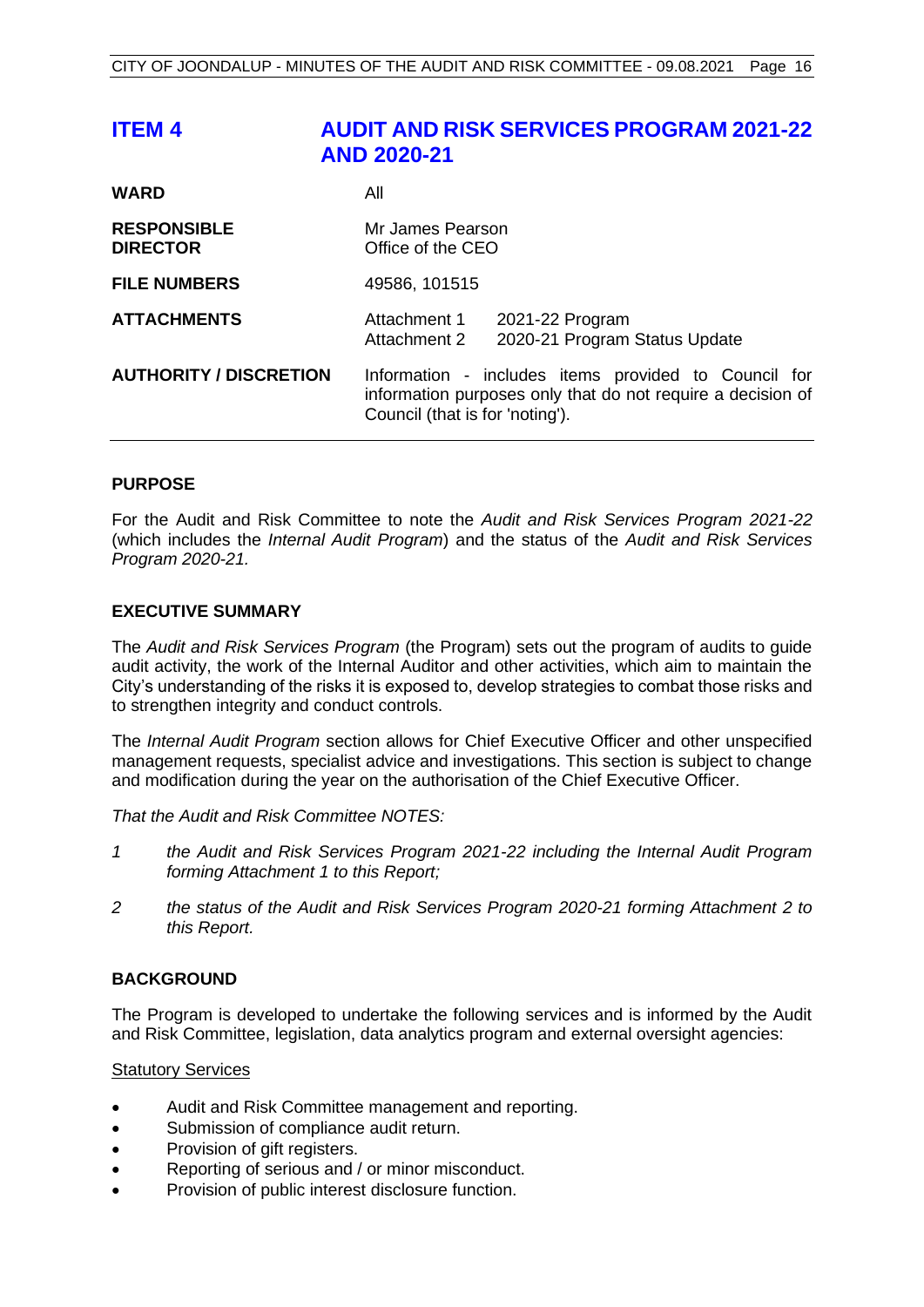Discretionary Services

- *Internal Audit Program*.
- Risk management and business continuity.
- Integrity and conduct controls.
- Executive support service.

The assumptions of 'business as usual' have been maintained, as has the addition of the *COVID-19 Internal Audit Activity Program* which was developed to focus on critical actions proposed and discussed by the City's Crisis Management Team to determine if they have been appropriately actioned. This audit activity will also review the risks associated with new arrangements introduced to maintain business continuity and deliver services, including relocation of the workforce and working from home arrangements.

COVID-19 internal audit activity will continue during and post COVID-19, with identified risks and recommendations for improvement being made as and when appropriate and reported to the Chief Executive Officer.

#### **DETAILS**

#### 2021-22 Program

The 2021-22 program includes actions and projects for the following:

- *Internal Audit Program*.
- *Risk Management Program*.
- *Business Continuity Program*.
- Integrity and conduct controls.

These actions and projects will be undertaken by the:

- Manager Audit and Risk Services
- Internal Auditor
- Risk and Business Continuity Advisor
- Research Analyst
- Integrity Officer.

A new position of Integrity Officer has received approval from the Chief Executive Officer. The need for this position is to be able to assist the business unit to undertake activities associated with the service of *integrity and conduct controls* which has the objective *to enhance organisational culture to support ethical conduct*. This new service was established in 2019-20 without additional resourcing, however over the past two financial years, the actions to address this gap in resourcing has proven to not be sustainable long-term.

Specific activities are outlined in Attachment 1 to this Report.

#### 2020-21 Program

The status of the work program for 2020-21 is outlined in Attachment 2 to this Report.

Some internal audits as detailed in the *2020-21 Internal Audit Program* have been delayed or rescheduled due to the need to develop the *COVID-19 Internal Audit Activity Program*. However ongoing audits and outstanding items related to fraud, corruption and misconduct risks have continued as normal, particularly as they pre-date COVID-19.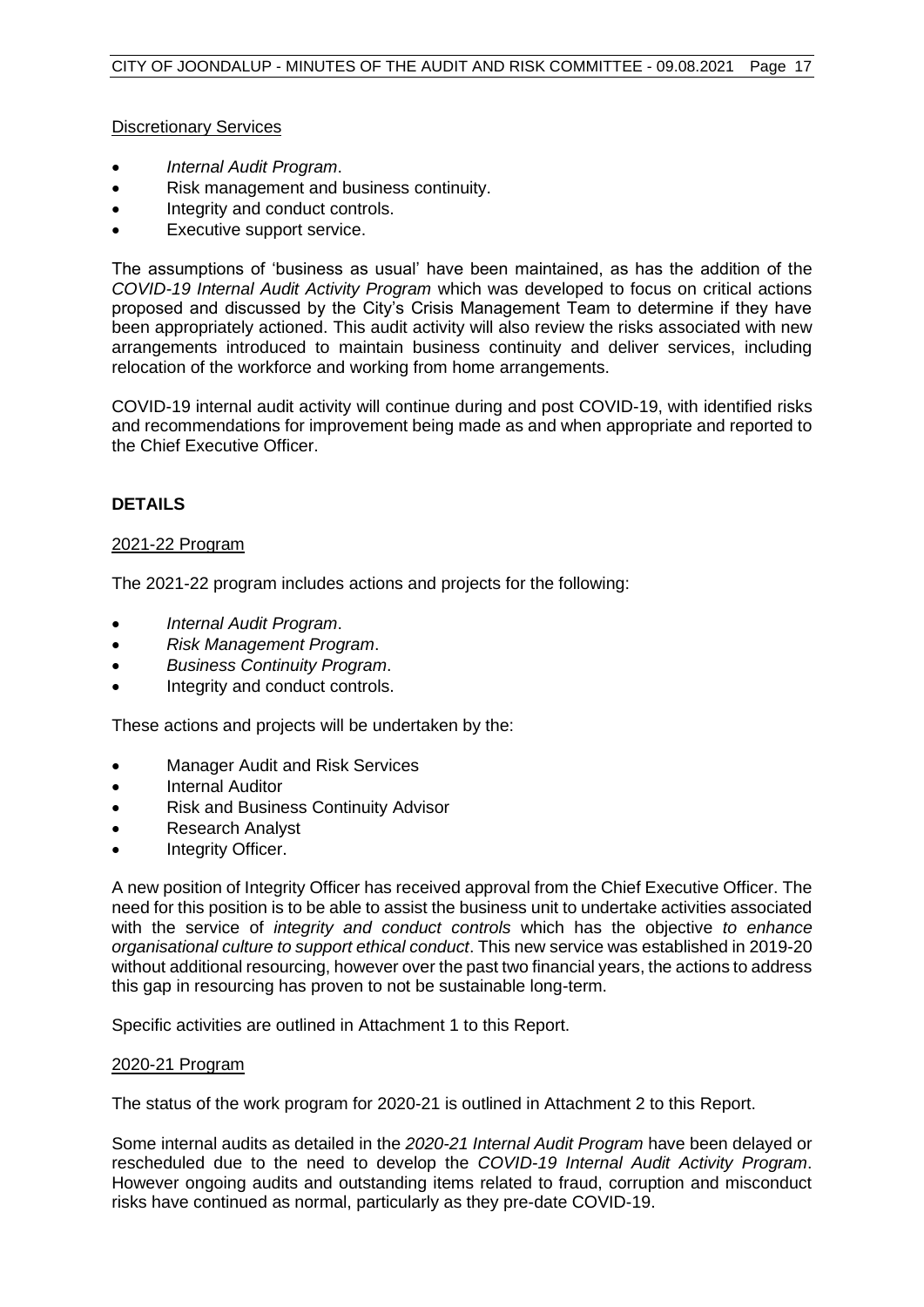#### **Legislation / Strategic Community Plan / Policy Implications**

| Legislation                     | Section 5.89A Local Government Act 1995.<br>Regulation 34B Local Government<br>(Administration)<br>Regulations 1996.<br>Regulation 14, 15 and 17 Local Government (Audit)<br>Regulations 1996.<br>Division 3, Subdivision 3 Corruption, Crime and Misconduct<br>Act 2003.<br>Public Interest Disclosure Act 2003. |  |  |
|---------------------------------|-------------------------------------------------------------------------------------------------------------------------------------------------------------------------------------------------------------------------------------------------------------------------------------------------------------------|--|--|
| <b>Strategic Community Plan</b> |                                                                                                                                                                                                                                                                                                                   |  |  |
| <b>Key theme</b>                | Governance and Leadership.                                                                                                                                                                                                                                                                                        |  |  |
| <b>Objective</b>                | Corporate capacity.                                                                                                                                                                                                                                                                                               |  |  |
| <b>Strategic initiative</b>     | Demonstrate accountability through robust reporting that is<br>relevant and easily accessible by the community.                                                                                                                                                                                                   |  |  |
|                                 | Continuously strive to improve performance and service<br>delivery cross all corporate functions.                                                                                                                                                                                                                 |  |  |
| <b>Key theme</b>                | Financial Sustainability.                                                                                                                                                                                                                                                                                         |  |  |
| <b>Objective</b>                | Effective management.                                                                                                                                                                                                                                                                                             |  |  |
| <b>Strategic initiative</b>     | To conduct business in a financially sustainable manner.                                                                                                                                                                                                                                                          |  |  |
| <b>Policy</b>                   | Not applicable.                                                                                                                                                                                                                                                                                                   |  |  |

#### **Risk Management Considerations**

Internal audit is an independent and objective appraisal service, with audit activity being an important element of risk management and a contributor to the mitigation of risk. The changes required to maintain business continuity and deliver services as a result of the COVID-19 pandemic presents enhanced risk exposures for the City.

Enhanced risk management practices including the ongoing facilitation of reviews of risk registers and monitoring of overdue and / or non-compliance matters allows for continued oversight of risks the City is exposed to.

Analysing reports from external oversight agencies allows for comparisons of the City's position and practices, as well as testing internal controls.

These activities provide evidence of the appropriateness and effectiveness of systems and procedures in regard to risk management, internal control and legislative compliance, as required by the *Local Government (Audit) Regulations 1996*.

#### **Financial / Budget Implications**

Not applicable.

#### **Regional Significance**

Not applicable.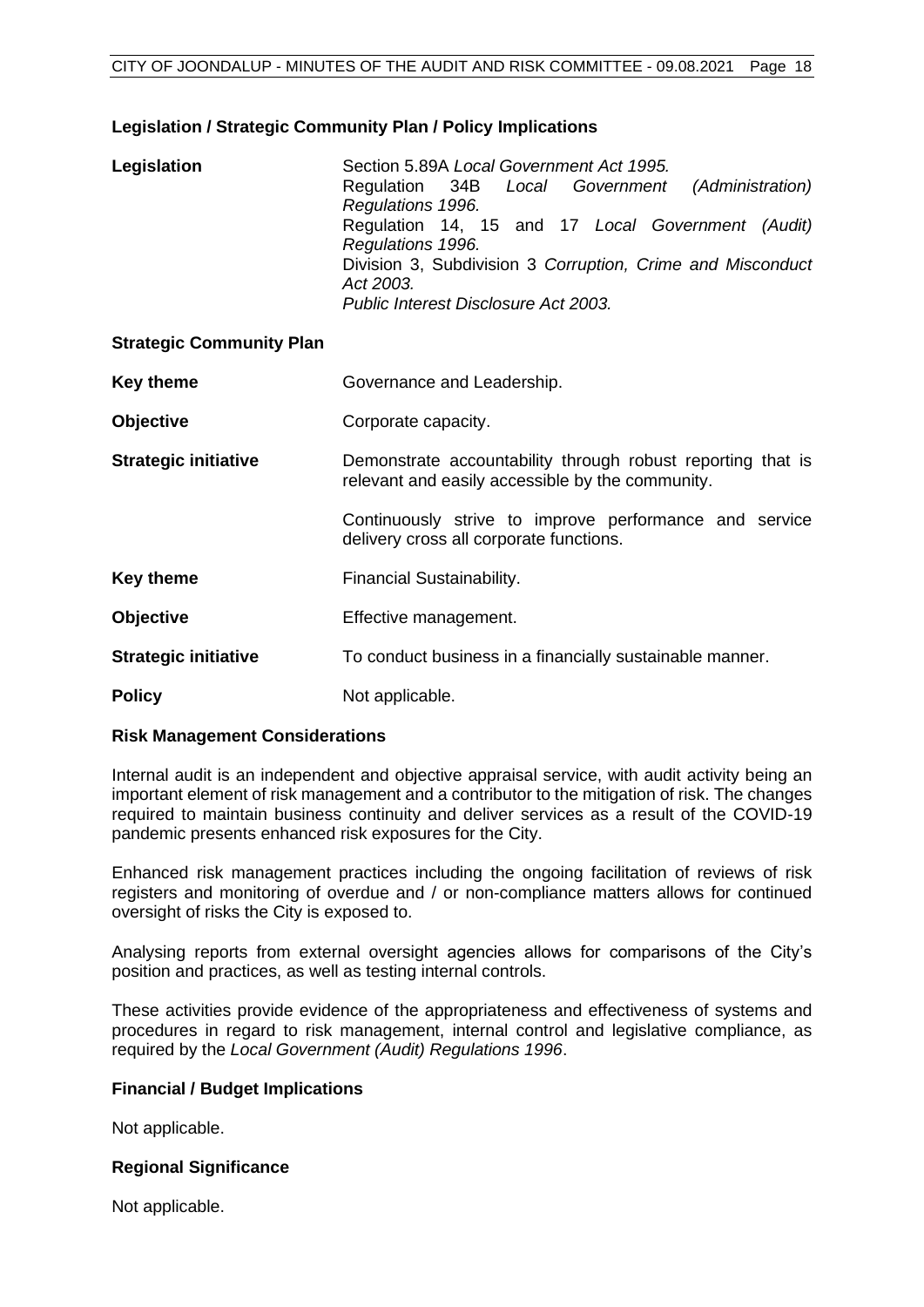#### **Consultation**

Not applicable.

#### **COMMENT**

Internal audit activity focuses on areas of risk including financial and non-financial systems and compliance with legislation, regulations, policies and best practice. *Recommendation Action Plans* are developed and agreed with management for audit recommendations and follow-ups conducted to ensure that they are implemented as agreed.

The data analytics program continues to allow for targeted fraud, misconduct and corruption detection and prevention which has resulted in an increase in the reporting of alleged serious and / or minor misconduct.

The Program also assists the Chief Executive Officer (as Principal Officer) to comply with the *Corruption, Crime and Misconduct Act 2003* and *Public Interest Disclosure Act 2003*.

#### **VOTING REQUIREMENTS**

Simple Majority.

*Cr Raftis entered the room at 7.30pm.*

#### **MOVED Cr Logan, SECONDED Cr Hamilton-Prime that the Audit and Risk Committee NOTES:**

- **1 the** *Audit and Risk Services Program 2021-22* **including the** *Internal Audit Program* **forming Attachment 1 to this Report;**
- **2 the status of the** *Audit and Risk Services Program 2020-21* **forming Attachment 2 to this Report.**

#### **The Motion was Put and CARRIED (7/0)**

**In favour of the Motion:** Crs McLean, Hamilton-Prime, Logan, May, Taylor and Thompson, and Mr Thomas.

*Appendix 1 refers*

*To access this attachment on electronic document, click here: [Attach1agnAUDIT210809.pdf](http://www.joondalup.wa.gov.au/files/committees/AURI/2021/Attach1agnAUDIT210809.pdf)*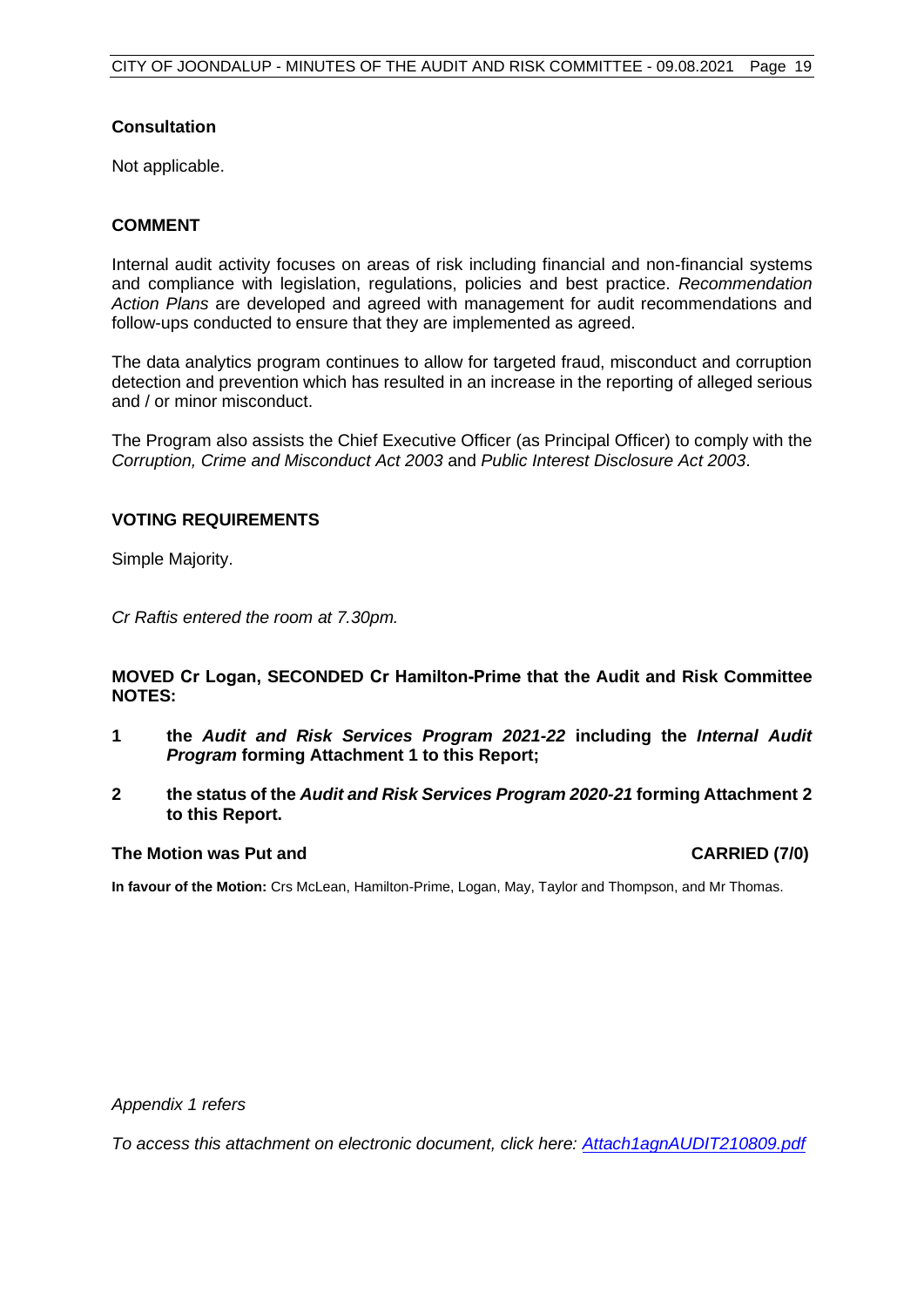<span id="page-20-0"></span>

| <b>ITEM 5</b>                         | <b>STATUS REPORT - BENEFITS MANAGEMENT</b><br><b>PROGRAM</b>                                                                                    |  |  |
|---------------------------------------|-------------------------------------------------------------------------------------------------------------------------------------------------|--|--|
| <b>WARD</b>                           | All                                                                                                                                             |  |  |
| <b>RESPONSIBLE</b><br><b>DIRECTOR</b> | Mr James Pearson<br>Office of the CEO                                                                                                           |  |  |
| <b>FILE NUMBERS</b>                   | 103906, 101515                                                                                                                                  |  |  |
| <b>ATTACHMENT</b>                     | Attachment 1<br><b>Forecast Benefits Management Schedule</b>                                                                                    |  |  |
| <b>AUTHORITY / DISCRETION</b>         | Information – includes items provided to the Council for<br>information purposes only that do not require a decision<br>(that is for 'noting'). |  |  |

#### **PURPOSE**

For the Audit and Risk Committee to receive an update on the City's *Benefits Management Program* for 2020-21.

#### **EXECUTIVE SUMMARY**

The City's dedicated and reportable program of service reviews, continuous improvement and innovation has been in place since 2013. At its meeting held on 6 August 2019 (Item 6 refers), the Audit and Risk Committee noted the change in name of the program from *Service Efficiency and Effectiveness Review Program (SEERP)* to *Benefits Management Program (BMP).* The rebranded program was expanded to capture more than reductions in expenditure. The program will monitor and report on benefits, as they occur, in the areas of financial benefits, environmental outcomes, societal outcomes and asset capability as they arise.

Since the program has been rebranded to BMP, forecast benefits of \$936,419 are being monitored. The addition of the 2020-21 forecast benefits totalling \$642,937 brings the total to \$1,579,356. This does not include the financial impacts of COVID-19.

#### **BACKGROUND**

Since July 2013 the City has undertaken detailed activity reviews with the aim of reducing costs through the implementation of more efficient and effective work practices across the organisation.

Over the past seven years, the City has embedded the *Service Effectiveness and Efficiency Review Program* (SEERP) into its annual program of activities, including the implementation of improvements and initiatives recommended by independent consultants and external oversight agencies.

To further enhance the continuous monitoring of efficiency gains, the City modified the program to also include the capture and reporting of initiatives that deliver positive outcomes for the community beyond just reductions in expenditure. In recognition of this broader scope, the program was renamed the "*Benefits Management Program*" (BMP) with continued reporting through to the Audit and Risk Committee as noted at its meeting held on 6 August 2019.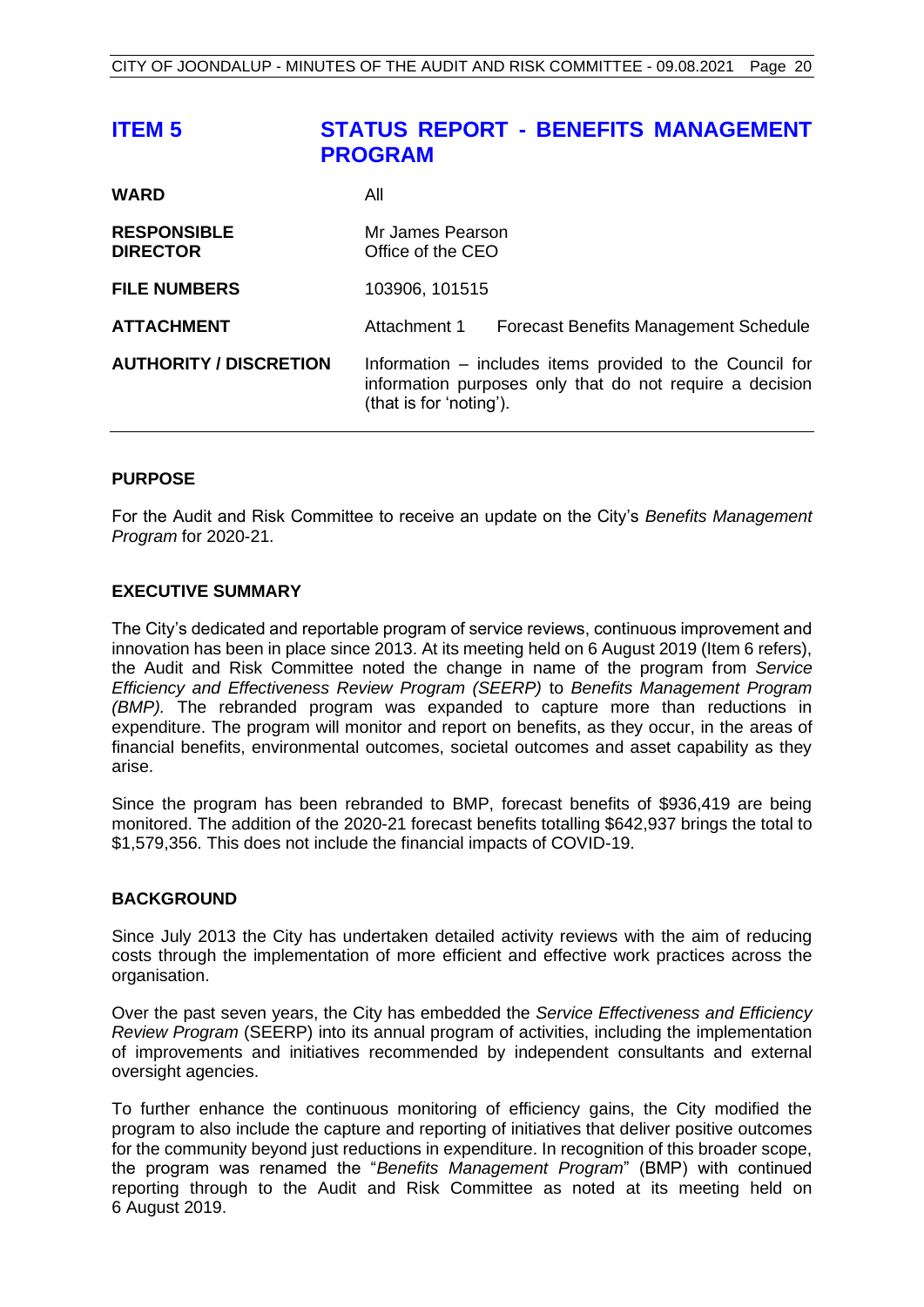The capture of information under the SEERP program centred predominantly around operational savings, however, City activities and initiatives may realise benefits beyond just reduced expenditure. Moving from SEERP to BMP expanded the capture and monitoring of benefits realised through service reviews, improvement projects and initiatives to include:

- financial benefits
- environmental outcomes
- societal outcomes
- asset capability.

## **DETAILS**

To support the City's continuous improvement practices, SEERP was introduced, requiring managers (as part of the annual budgeting process) to assess the assumptions upon which estimates and / or proposals are based for customers, volumes, legislative changes and significant cost variations. Proposal for change (for example resources, service levels, internal restructuring and processes) are to include the impacts to business and usual budget estimates. These reviews are aimed at:

- identifying the service drivers (statutory, financial and operational) and review what is currently delivered
- considering desirable service levels that is what should be delivered (within budget constraints) while maintaining customer needs and process improvement focus
- reviewing and recommending how the service should be best delivered (delivery model).

Reviews continue to be undertaken as part of business as usual, aimed at identifying opportunities for:

- service activity improvements
- assisting longer term financial sustainability
- ensuring value for money and operation efficiency
- service level adjustments
- considering alternative modes of service delivery
- improved utilisation of available resources.

#### COVID-19 Financial Impacts

On 23 March 2020 the global COVID-19 pandemic was declared a State of Emergency in Western Australia causing significant disruption and impact to City service delivery. Directives issued by the Federal and State governments forced the closure of a number of City facilities; either ceasing or restricting service delivery.

In 2019-20 actual employee costs were \$61,285,629, which were \$399,471 lower than the forecast. The expected COVID-19 related shutdowns and closures ended sooner than expected in Western Australia.

In 2020-21 there were significant budget reductions as a result of COVID-19, this included the following:

- \$1,030,000 reduction in employee costs resulting from vacancies not filled due to a vacancy freeze. This did not mean that roles would not be filled at all, just that the timing of proposed recruitment was likely to occur significantly later due to the freeze.
- \$1,201,655 due to the Inside Workforce Enterprise Bargaining Agreement increase that was due to the implemented on 1 July 2020 was not implemented following a vote by the affected employees deferring the increase to 1 July 2021.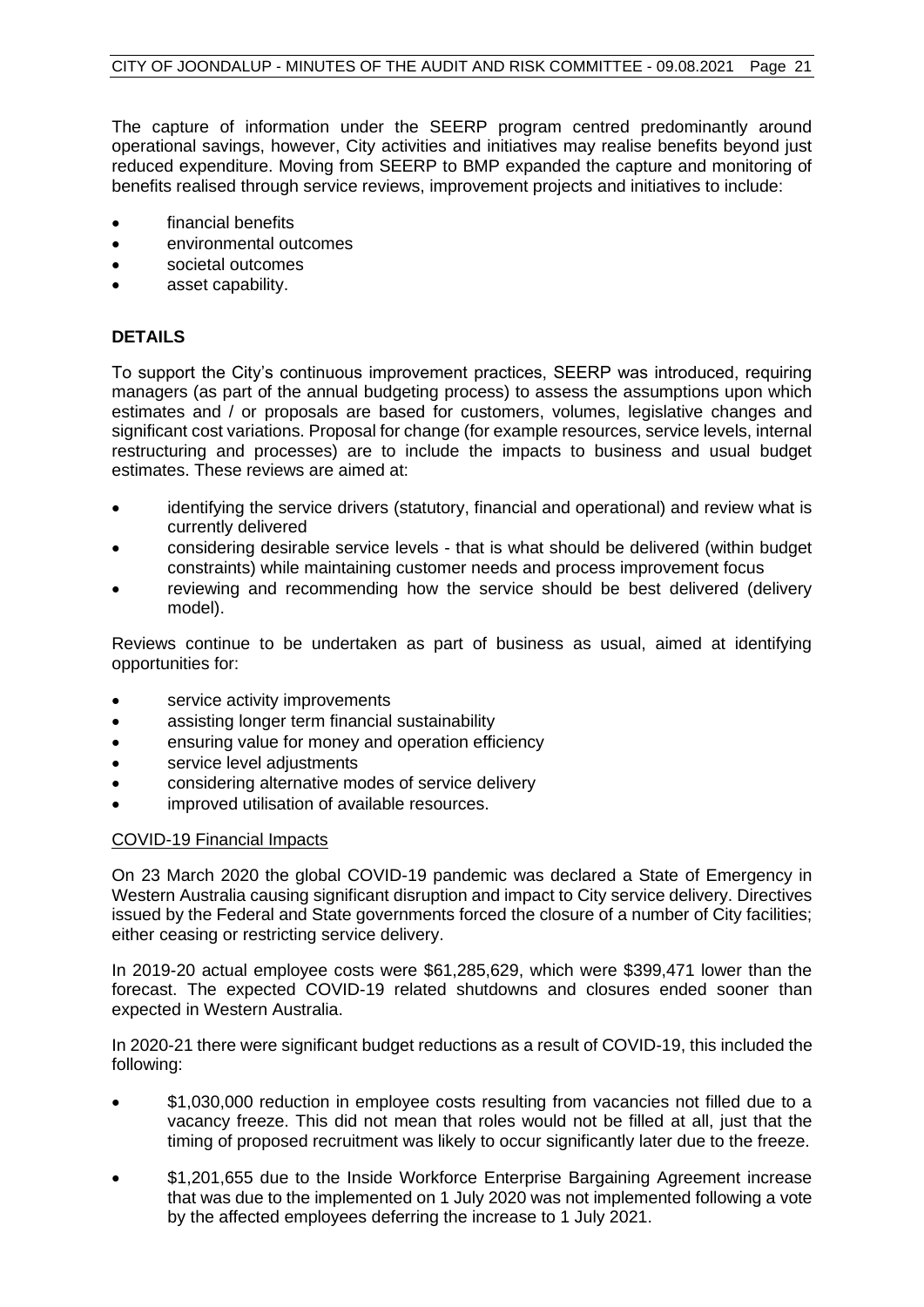#### Summary of BMP achievements

The City has continued to demonstrate its commitment to service efficiency and improvement through iterative reviews of services and service levels. It has also identified opportunities to create new revenue streams at Craigie Leisure Centre.

For the period 1 July 2020 to 30 June 2021 there have been 18 occurrences of benefits reported across six of the City's 16 business units. Of the 18 occurrences, all benefits have fallen into the category of financial benefits.

Forecast financial benefits as part of the "business as usual" programming for City service delivery, for the time period of 1 July 2020 to 30 June 2021 are \$642,937.

#### Savings

The transfer of the Duncraig Leisure Centre to Churches of Christ Sport and Recreation Inc. (CCSRA) has been finalised resulting in a saving of \$176,000.

Additional workflow efficiencies have been realised through the move to online staff rostering at Craigie Leisure Centre which has saved \$85,352 in staff time.

The City continues to expand its use of technology where available, financially viable and legislatively possible, resulting in the City moving further into the online space. Craigie Leisure Centre has moved to online enrolments for the short courses offered. This has resulted in 56% of enrolments being completed online and saving 20 hours of staff time resulting in a \$5,000 saving.

A review of the staffing structure for two business units has identified efficiency opportunities and reduced FTE levels by 1 FTE. This is a saving of 0.8 at \$31,588 and 0.2 at \$26,870. Total savings is \$58,458 in employee costs.

The welcome packs that are provided to new residents are now being generated in a digital version. On average, the City provides approximately 50 welcome packs per week and has resulted in a reduction in printing costs that have saved \$19,000 per year.

As a result of the COVID-19 pandemic in 2020-21 Citizenship Ceremonies have been scaled back. This is also reflective of the Department of Home Affairs moving citizenship ceremonies online during the pandemic. For 2020-21 this resulted in a \$19,000 savings.

#### Revenue

New revenue opportunities continue to be a focus of the City. Craigie Leisure Centre has increased the number of Platinum group fitness classes by 11 new classes per week. It is forecast that this will generate \$100,000 in new revenue for the City in the financial year. Additionally, the capacity of Cycle Classes has been increased by 60% from 22 to 37 bikes and expected to result in \$71,880 additional revenue for the City.

#### **Legislation / Strategic Community Plan / Policy Implications**

**Legislation** *Local Government Act 1995*. *Local Government (Audit) Regulations 1996*.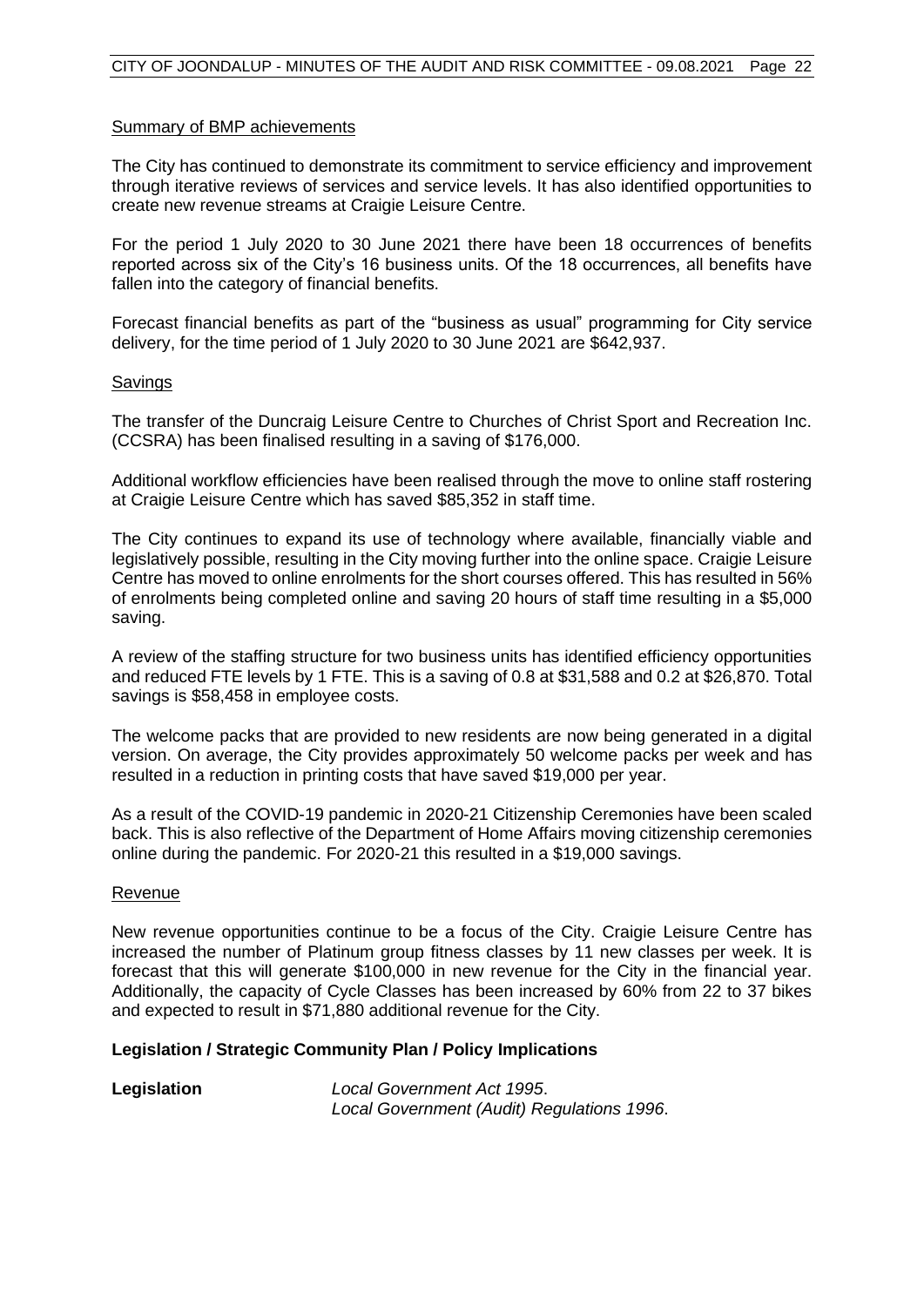#### **Strategic Community Plan**

| Key theme                   | Governance and Leadership.                                                                         |
|-----------------------------|----------------------------------------------------------------------------------------------------|
| <b>Objective</b>            | Corporate capacity.                                                                                |
| <b>Strategic initiative</b> | Continuously strive to improve performance and service delivery<br>across all corporate functions. |
| <b>Policy</b>               | Not applicable.                                                                                    |

#### **Risk Management Considerations**

The review of the City's activities ensures the effective and efficient allocation of resources and service levels. Cost efficiency targets are essential to ensure the City's *Strategic Financial Plan* and *Strategic Community Plan* are achievable. The City embraces best practice principles such as the *Australian Business Excellent Framework* and continually reviews its services, activities and programs to support the financial viability of the City and keep costs at minimal levels at all opportunities.

#### **Financial / Budget Implications**

Not applicable.

#### **Regional Significance**

Not applicable.

#### **Sustainability Implications**

Not applicable.

#### **Consultation**

Not applicable.

#### **COMMENT**

Not applicable.

#### **VOTING REQUIREMENTS**

Simple Majority.

#### **MOVED Cr May, SECONDED Cr Thompson that the Audit and Risk Committee NOTES the update of the** *Benefits Management Program* **for the period 1 July 2020 to 30 June 2021 as detailed in this Report.**

#### **The Motion was Put and CARRIED (7/0)**

**In favour of the Motion:** Crs McLean, Hamilton-Prime, Logan, May, Taylor and Thompson, and Mr Thomas.

#### *Appendix 2 refers*

*To access this attachment on electronic document, click here: [Attach2agnAUDIT210809.pdf](http://www.joondalup.wa.gov.au/files/committees/AURI/2021/Attach2agnAUDIT210809.pdf)*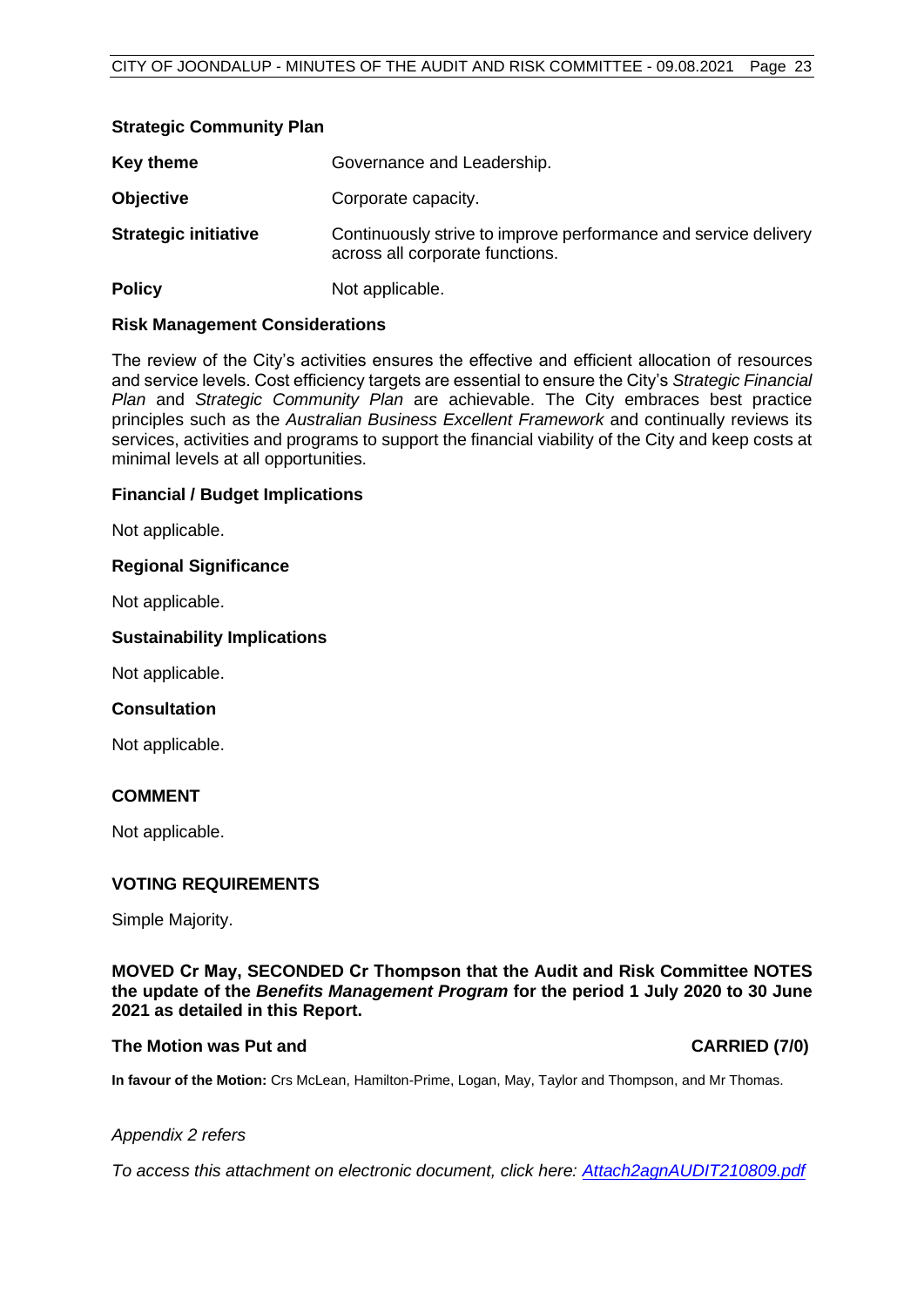| <b>Name / Position</b>    | Cr Christine Hamilton-Prime, JP.                                       |  |
|---------------------------|------------------------------------------------------------------------|--|
| Item No. / Subject        | Item 6 - Confidential - Chief Executive Officer's Credit Card          |  |
|                           | Expenditure Report (April - June 2021).                                |  |
| <b>Nature of Interest</b> | Interest that may affect impartiality.                                 |  |
| <b>Extent of Interest</b> | Cr Hamilton-Prime is listed as attending lunch at Parliament House     |  |
|                           | café during the ALGA trip to Canberra with the Chief Executive Officer |  |
|                           | on 23 June 2021.                                                       |  |

#### <span id="page-24-0"></span>**Disclosures of interest affecting Impartiality**

# **ITEM 6 CONFIDENTIAL - CHIEF EXECUTIVE OFFICER'S CREDIT CARD EXPENDITURE REPORT (APRIL - JUNE 2021)**

| WARD                                  | All                                         |                                                                                                                     |  |
|---------------------------------------|---------------------------------------------|---------------------------------------------------------------------------------------------------------------------|--|
| <b>RESPONSIBLE</b><br><b>DIRECTOR</b> | Mr Mat Humfrey<br><b>Corporate Services</b> |                                                                                                                     |  |
| <b>FILE NUMBER</b>                    | 09882                                       |                                                                                                                     |  |
| <b>ATTACHMENT</b>                     | Attachment 1                                | Chief Executive Officer's Credit Card<br>Ended<br>Expenditure - Quarter<br>30 June 2021                             |  |
| <b>AUTHORITY / DISCRETION</b>         | Council (that is for 'noting')              | Information - includes items provided to Council for<br>information purposes only that do not require a decision of |  |

This Report is confidential in accordance with Section 5.23(2)(a) of the *Local Government Act 1995*, which also permits the meeting to be closed to the public for business relating to the following:

*(a) a matter affecting an employee or employees;*

A full report was provided to Elected Members under separate cover. The report is not for publication.

*The Analytics Lead left the meeting at 7.59pm.*

**MOVED Cr Logan, SECONDED Cr Hamilton-Prime that the Audit and Risk Committee NOTES the report on the corporate credit card usage of the Chief Executive Officer for the quarter ended 30 June 2021.**

#### **The Motion was Put and CARRIED (7/0)**

**In favour of the Motion:** Crs McLean, Hamilton-Prime, Logan, May, Taylor and Thompson, and Mr Thomas.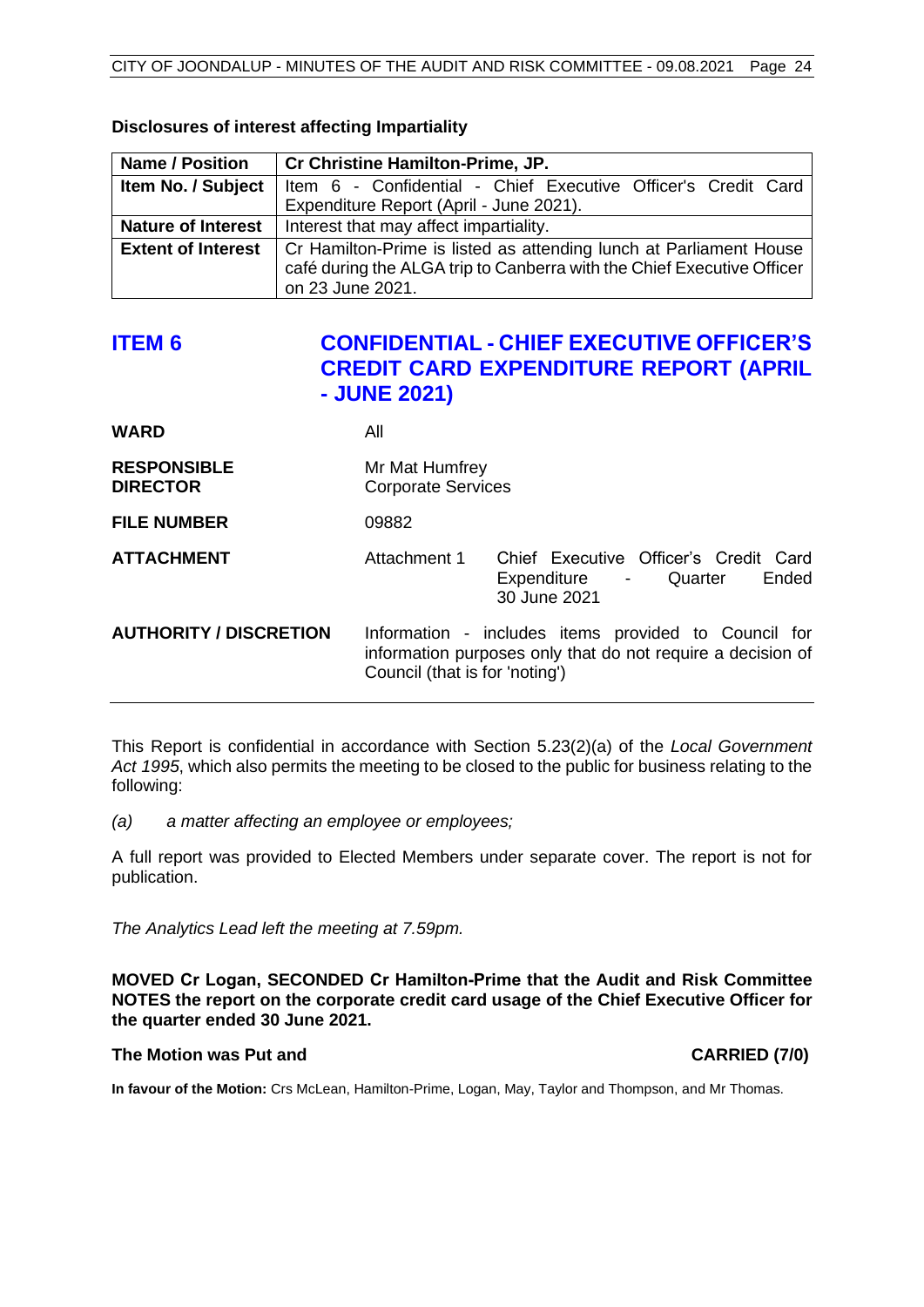<span id="page-25-0"></span>

| <b>ITEM7</b>                          | <b>REPORT -</b><br><b>YEARLY</b><br><b>CONTRACT</b><br>HALF<br><b>JANUARY</b><br><b>EXTENSIONS</b><br>2021<br>$\blacksquare$<br><b>TO</b><br>$\blacksquare$<br><b>30 JUNE 2021</b> |
|---------------------------------------|------------------------------------------------------------------------------------------------------------------------------------------------------------------------------------|
| <b>WARD</b>                           | All                                                                                                                                                                                |
| <b>RESPONSIBLE</b><br><b>DIRECTOR</b> | Mr Mat Humfrey<br><b>Corporate Services</b>                                                                                                                                        |
| <b>FILE NUMBER</b>                    | 07032                                                                                                                                                                              |
| <b>ATTACHMENT</b>                     | Attachment 1<br><b>Contract Expenditure Report</b>                                                                                                                                 |
| <b>AUTHORITY / DISCRETION</b>         | Information - includes items provided to Council for<br>information purposes only that do not require a decision of<br>Council (that is for 'noting').                             |

#### **PURPOSE**

For the Audit and Risk Committee to note the details of contracts extended by the Chief Executive Officer between 1 January 2021 to 30 June 2021.

#### **EXECUTIVE SUMMARY**

The schedule of contracts extended by the Chief Executive Officer during the period 1 January 2021 to 30 June 2021 is provided in Attachment 1 to this Report.

*It is therefore recommended that the Audit and Risk Committee NOTES the contracts extended by the Chief Executive Officer during the period 1 January 2021 to 30 June 2021, forming Attachment 1 to this Report.*

#### **BACKGROUND**

At its meeting held on 1 November 2005 (Item CJ231-11/05 refers), Council resolved that a half-yearly report be prepared for the Audit and Risk Committee detailing contracts that were originally approved by Council and have subsequently been extended by the Chief Executive Officer.

#### **DETAILS**

Council has delegated to the Chief Executive Officer the authority to approve all contract extensions on tenders approved by Council subject to a report to the Audit and Risk Committee being prepared on a half-yearly basis providing details of those contracts extended.

One contract was extended during the period 1 January 2021 to 30 June 2021.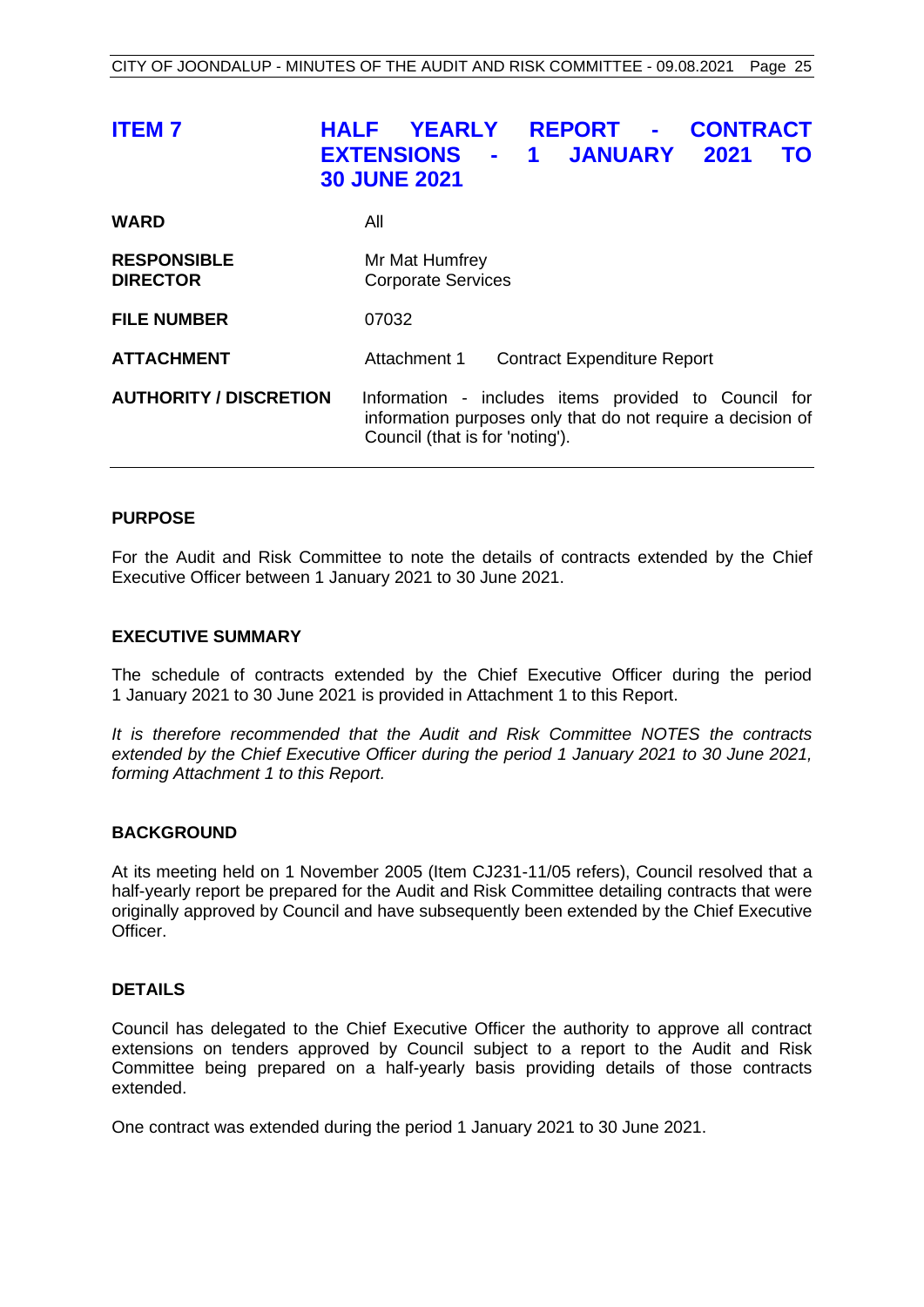#### **Issues and Options Considered**

The option to extend the contracts by the Chief Executive Officer is required to maintain continuity of the applicable services to the City.

#### **Legislation / Strategic Community Plan / Policy Implications**

**Legislation** The City's legal advice is that under section 5.41(d) of the *Local Government Act 1995* the Chief Executive Officer may be delegated the power to extend a contract - provided the Chief Executive Officer does not extend the contract beyond the "total term of the Contract" specified by the Council in the resolution.

#### **Strategic Community Plan**

| Key theme                   | Governance and Leadership.                                                                                      |
|-----------------------------|-----------------------------------------------------------------------------------------------------------------|
| <b>Objective</b>            | Corporate capacity.                                                                                             |
| <b>Strategic initiative</b> | Demonstrate accountability through robust reporting that is<br>relevant and easily accessible by the community. |
| <b>Policy</b>               | Not applicable.                                                                                                 |

#### **Risk Management Considerations**

The delegated authority to extend Contracts is limited to the original terms and conditions approved by resolution of Council when the tender was first awarded.

#### **Financial / Budget Implications**

In accordance with each individual Contract and approved budget limits.

#### **Regional Significance**

Not applicable.

#### **Sustainability Implications**

Not applicable.

#### **Consultation**

Not applicable.

#### **COMMENT**

This report provides the Audit and Risk Committee with details of contracts originally approved by Council or by the Chief Executive Officer under delegated authority, which have subsequently been extended by the Chief Executive Officer during the period from 1 January 2021 to 30 June 2021.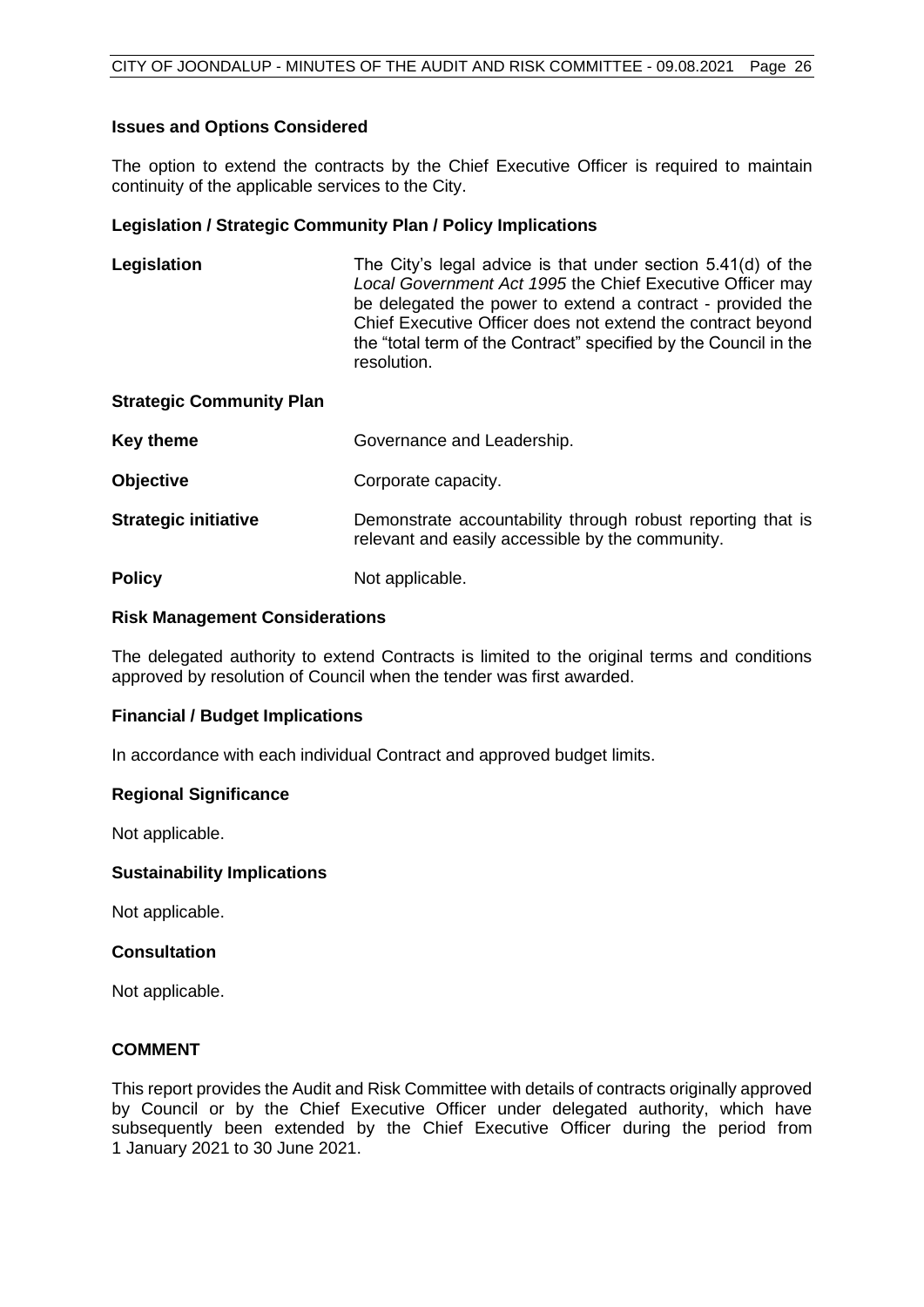#### **VOTING REQUIREMENTS**

Simple Majority.

**MOVED Cr Thompson, SECONDED Cr Logan that the Audit and Risk Committee NOTES the contracts extended by the Chief Executive Officer during the period 1 January 2021 to 30 June 2021, forming Attachment 1 to this Report.**

#### **The Motion was Put and CARRIED (7/0)**

**In favour of the Motion:** Crs McLean, Hamilton-Prime, Logan, May, Taylor and Thompson, and Mr Thomas.

*Appendix 3 refers*

*To access this attachment on electronic document, click here: [Attach3agnAUDIT210809.pdf](http://www.joondalup.wa.gov.au/files/committees/AURI/2021/Attach3agnAUDIT210809.pdf)*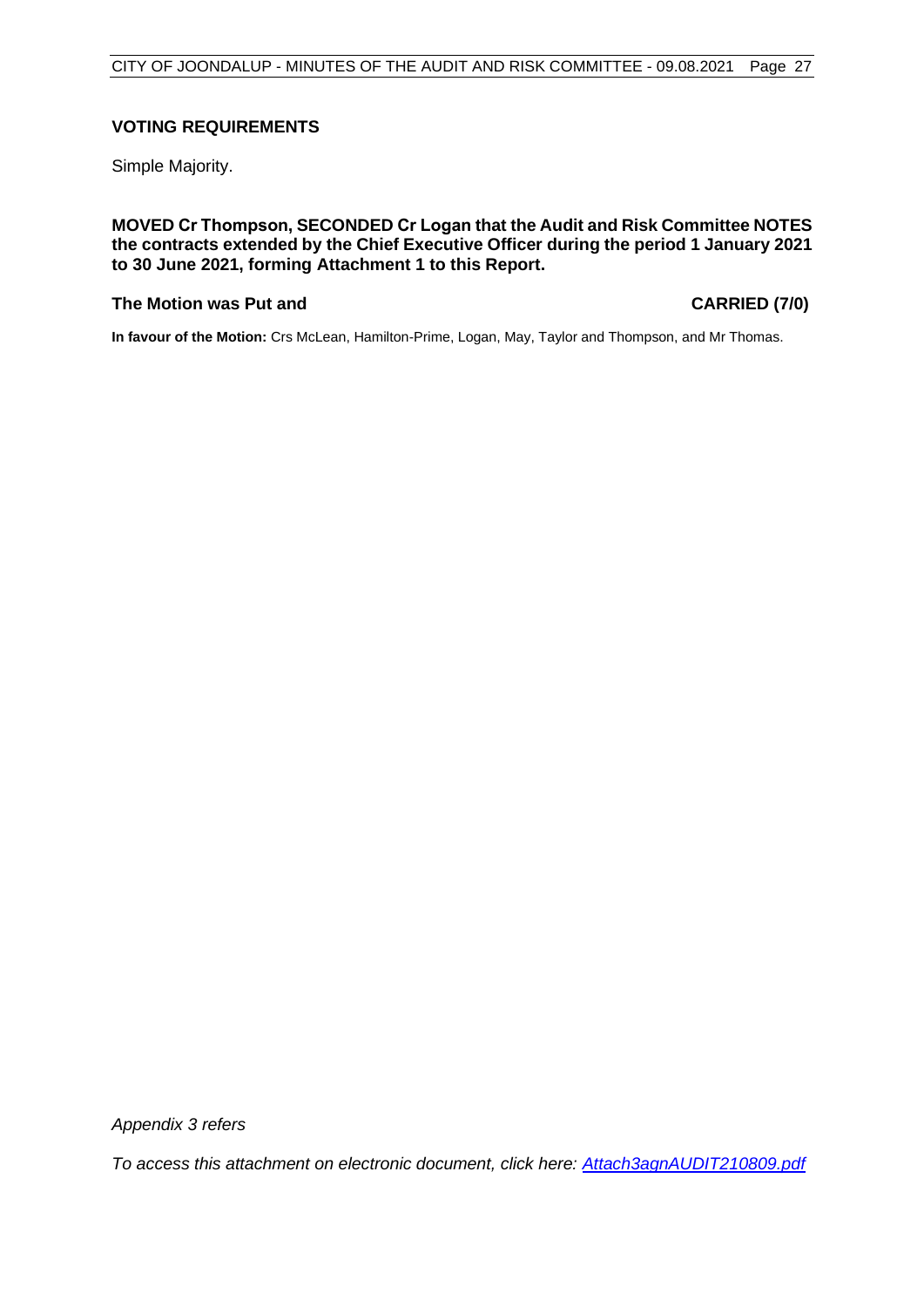# <span id="page-28-0"></span>**ITEM 8 ELECTED MEMBER DINNER ATTENDANCE REPORT - JUNE AND JULY 2021**

| <b>WARD</b>                           | All                                                                                                                                                    |                              |                |            |      |  |
|---------------------------------------|--------------------------------------------------------------------------------------------------------------------------------------------------------|------------------------------|----------------|------------|------|--|
| <b>RESPONSIBLE</b><br><b>DIRECTOR</b> | Mr Jamie Parry<br>Governance and Strategy                                                                                                              |                              |                |            |      |  |
| <b>FILE NUMBER</b>                    | 109424, 101515                                                                                                                                         |                              |                |            |      |  |
| <b>ATTACHMENTS</b>                    | Attachment 1                                                                                                                                           | Confidential<br>25 June 2021 | $\blacksquare$ | Attendance | List |  |
|                                       | Attachment 2                                                                                                                                           | Confidential<br>30 July 2021 | $\blacksquare$ | Attendance | List |  |
| <b>AUTHORITY / DISCRETION</b>         | Information - includes items provided to Council for<br>information purposes only that do not require a decision of<br>Council (that is for 'noting'). |                              |                |            |      |  |

#### **PURPOSE**

For the Audit and Risk Committee to note attendees to elected member dinners.

#### **EXECUTIVE SUMMARY**

Elected members are entitled under the *Elected Member's Entitlement Policy* (the Policy) to host up to six dinners per financial year and invite up to nine guests to each dinner.

Clause 10 of the *Elected Member's Entitlements Policy,* provides that "*details of invited guests that attend elected member dinners are to be reported to the Audit and Risk Committee on a quarterly basis.*"

Provided as Attachment 1 and 2 to this Report, are the attendance lists for elected member dinners held on 25 June and 30 July 2021.

*It is recommended that the Audit and Risk Committee NOTES the Elected Members Dinner Attendance report for June and July 2021, as detailed in this Report.*

#### **BACKGROUND**

Elected member dinners are a provision within the *Elected Member's Entitlement Policy*. The Policy was recently reviewed and endorsed by Council at its meeting held on 18 May 2021 (CJ072-05/21 refers), with clause 10.1 identifying the parameters relating to elected member dinners, as follows:

• To provide an avenue to facilitate networking possibilities and for elected members to undertake discussions with various representatives of the community, the Council has agreed to host Elected Member dinners.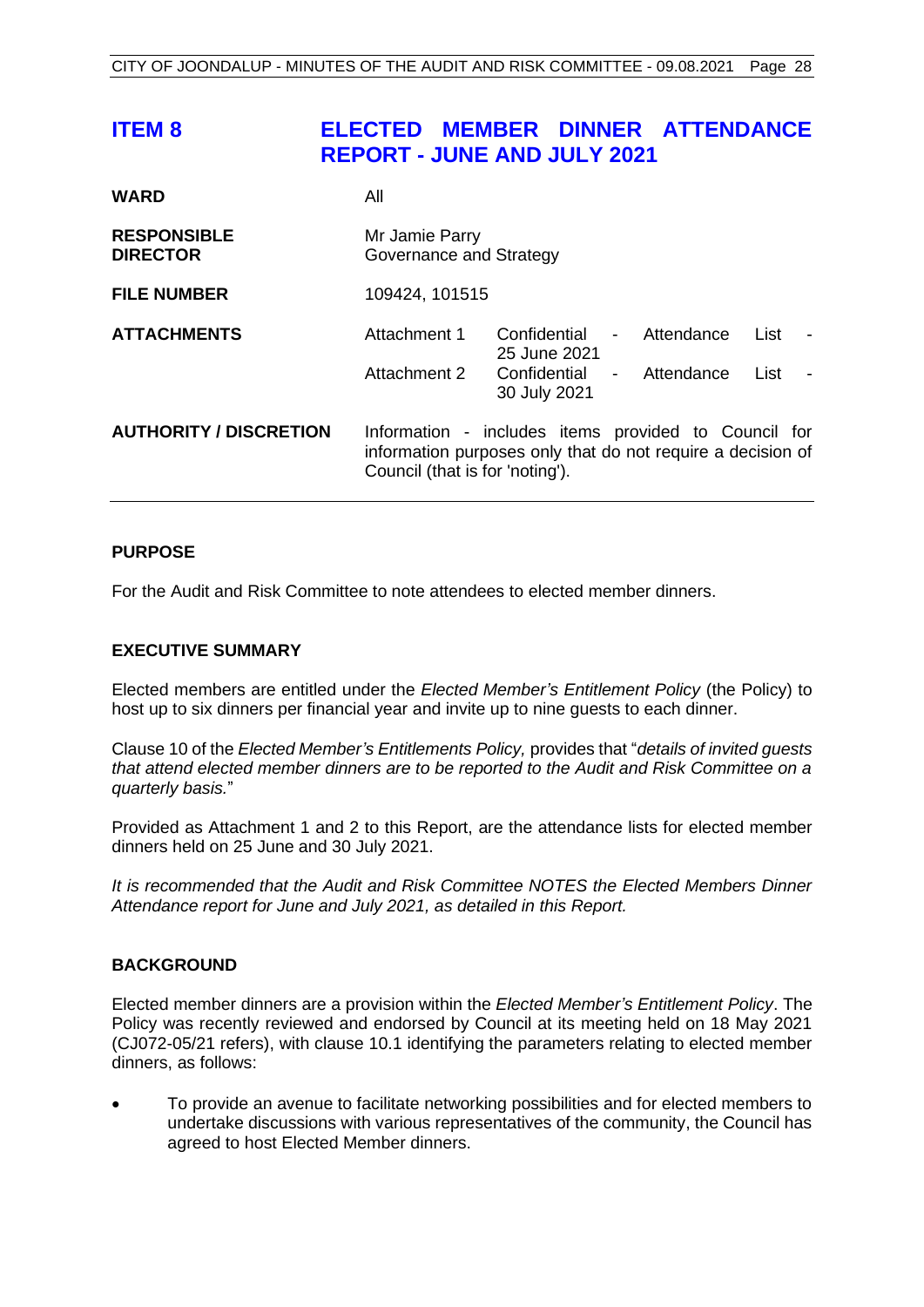- The Mayor is entitled to host six dinners per calendar year, and each Ward a total of 12 each year, based on six dinners per Ward Councillor.
- Each table will allow for the elected member as host, plus up to a maximum of nine guests. Except for the elected member's spouse or partner, all guests invited are to have a relationship with the City or be a stakeholder of the City. Prior to an elected member dinner, elected members are to advise the City the details of their invited guests and their relationship with the City. Details of invited guests that attend elected member dinners are to be reported to the Audit and Risk Committee on a quarterly basis.

## **DETAILS**

Elected members are entitled under the Policy to host up to six dinners per financial year and invite up to nine guests to each dinner.

Clause 10 of the Policy provides that "*details of invited guests that attend elected member dinners are to be reported to the Audit and Risk Committee on a quarterly basis.*"

Provided as Attachment 1 and 2 to this Report, are the attendance lists for elected member dinners held on 25 June and 30 July 2021.

#### **Issues and Options Considered**

As the first quarterly report presented to the Audit and Risk Committee, the Committee may accept the report as presented or request further information.

#### **Legislation / Strategic Community Plan / Policy Implications**

| Legislation                     | Local Government Act 1995. |  |  |  |  |
|---------------------------------|----------------------------|--|--|--|--|
| <b>Strategic Community Plan</b> |                            |  |  |  |  |

**Key theme Governance and Leadership.** 

- **Objective Corporate capacity.**
- **Strategic initiative Demonstrate accountability through robust reporting that is** relevant and easily accessible by the community.

**Policy** *Elected Member's Entitlements Policy*.

#### **Risk Management Considerations**

Not applicable.

#### **Financial / Budget Implications**

The 2021-22 budget for elected member dinners is \$24,720.

#### **Regional Significance**

Not applicable.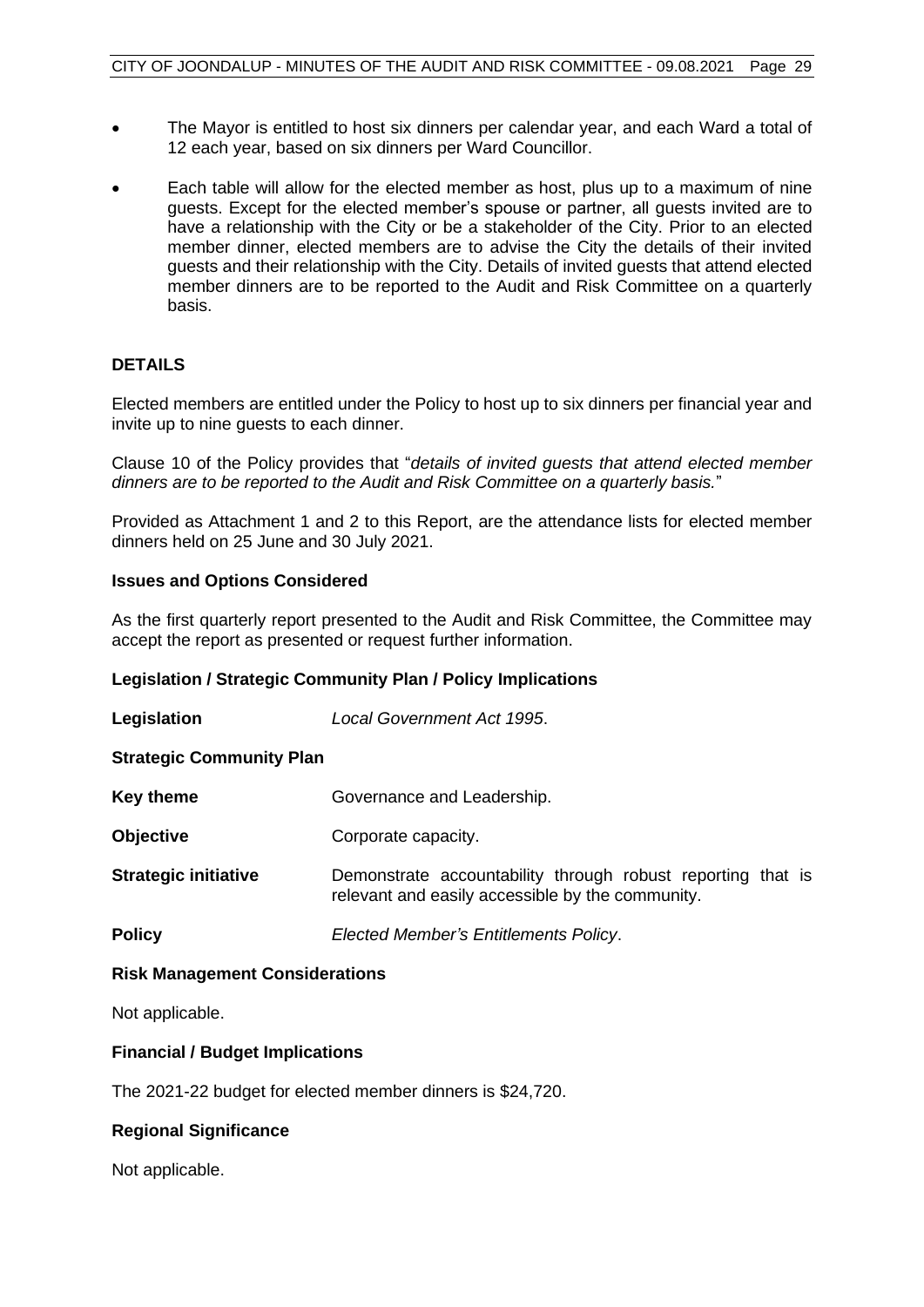#### **Sustainability Implications**

Not applicable.

#### **Consultation**

Not applicable.

#### **COMMENT**

Elected Members are entitled under the Policy to host up to six dinners per financial year and invite up to nine guests to each dinner.

Clause 10 of the Policy*,* provides that "*details of invited guests that attend elected member dinners are to be reported to the Audit and Risk Committee on a quarterly basis.*"

Two Elected member dinners have taken place; these events were held on 25 June and 30 July 2021. Two further elected member dinners are scheduled to be held this year on 27 August and 26 November 2021.

#### **VOTING REQUIREMENTS**

Simple Majority.

**MOVED Cr Thompson, SECONDED Cr Hamilton-Prime that the Audit and Risk Committee NOTES the Elected Members Dinner Attendance report for June and July 2021, as detailed in this Report.**

#### **The Motion was Put and CARRIED (7/0)**

**In favour of the Motion:** Crs McLean, Hamilton-Prime, Logan, May, Taylor and Thompson, and Mr Thomas.